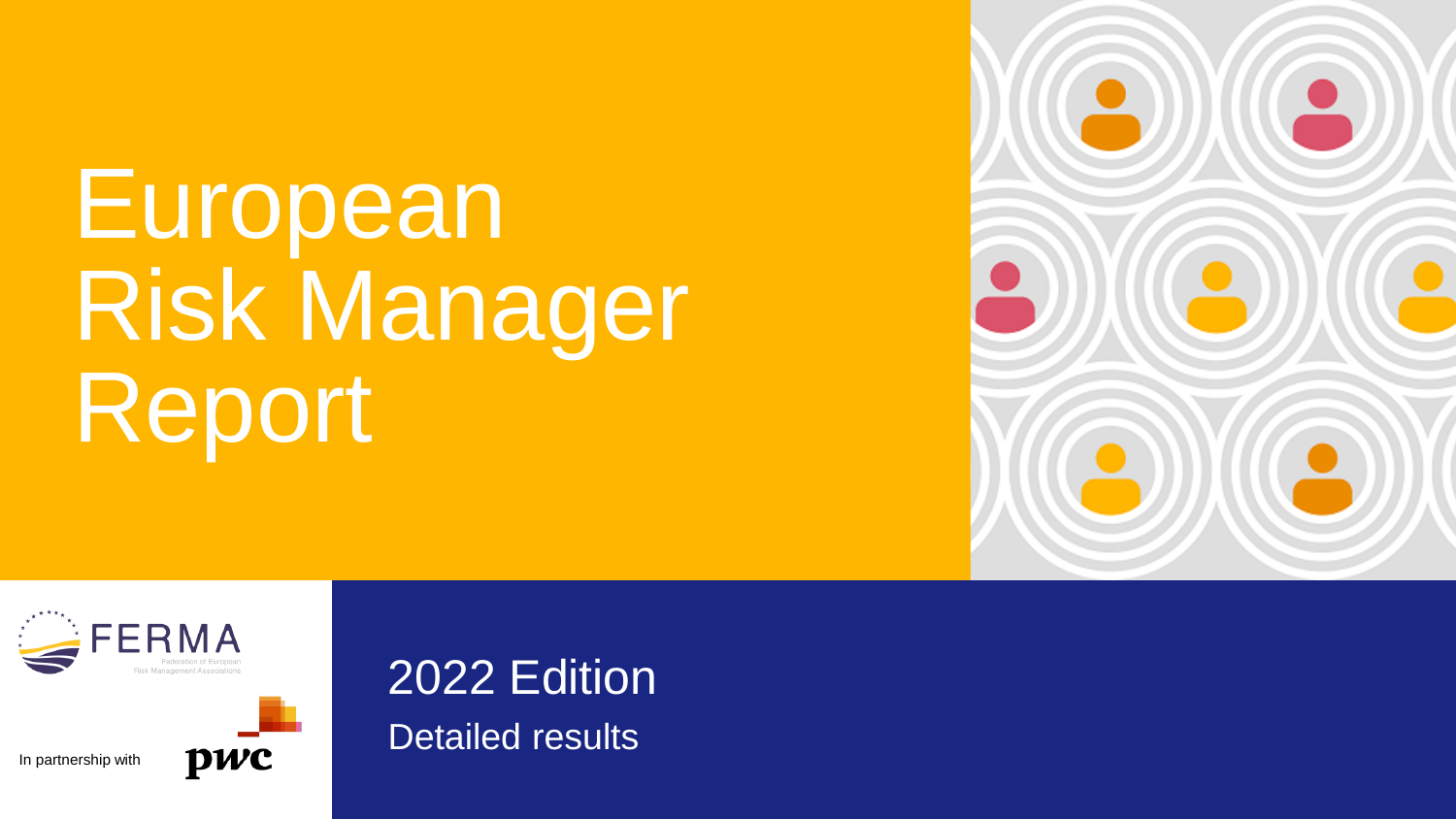# Table of content

Key findings

**Introduction** 

- **Part I** The risk manager's confirmed role in the digital transformation
- **Part II** The risk manager's growing role in sustainability
- **Part III** The risk manager facing hardening insurance market conditions
- **Part IV** The risk manager's education and the importance of certification
- **Part V** The risk manager's presence and interaction within the organisation

Appendix



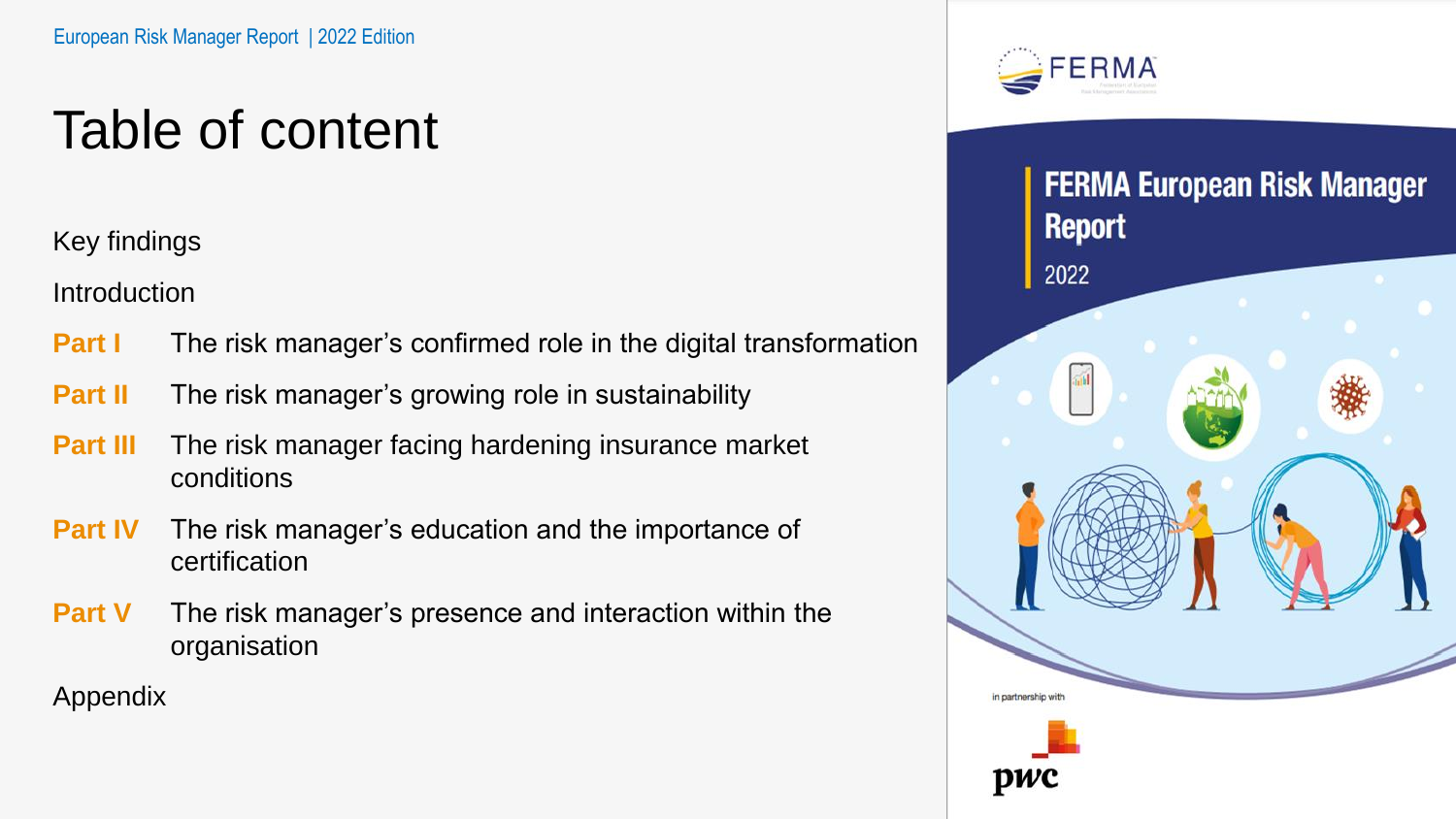# Key Findings

The FERMA European Risk Manager Survey 2022 highlights a significant confirmation in the role of the Risk Manager in Europe today :

- **Cyberattacks are still the 1st concern for risk managers,** and were identified by **63%** of the risk managers
- The threat of **changing consumer behaviour** is the first concern within the next 3 years and the main threat identified within the next 10 years is the **climate change.**

- **71%** of the interviewed risk managers have a specific **qualification** in risk and/or insurance management.
- **78%** of risk managers say that a recognised **certification** helps in the development of operational skills as the first benefit of a certification.

- Risk managers use in their activities, **innovative technologies, such as:** data analysis, web-based application, data visualisation, process automation and/or artificial intelligence.
- The **digital transformation** is stabilizing; however so far, 11% of the respondents do no have any technological skills

- The attractiveness of **captives** to cover insurance risk increases by **5%,**which represent a smaller increase compared to 2020 (28%)
- Risk managers main concerns are the **limitations and exclusions** on emerging specific risks and the **change in market** conditions

### Education **Digital Insurance Sustainability Contained Bustainability**

- **35%** of risk managers are playing a specific role regarding **ESG**-related risks, and **22%** are planning to play one.
- The main **challenges** faced by risk managers to integrate ESG risks into ERM are the difficulty quantifying sustainability risks (54%) and the difficulty qualifying sustainability risks (34%).



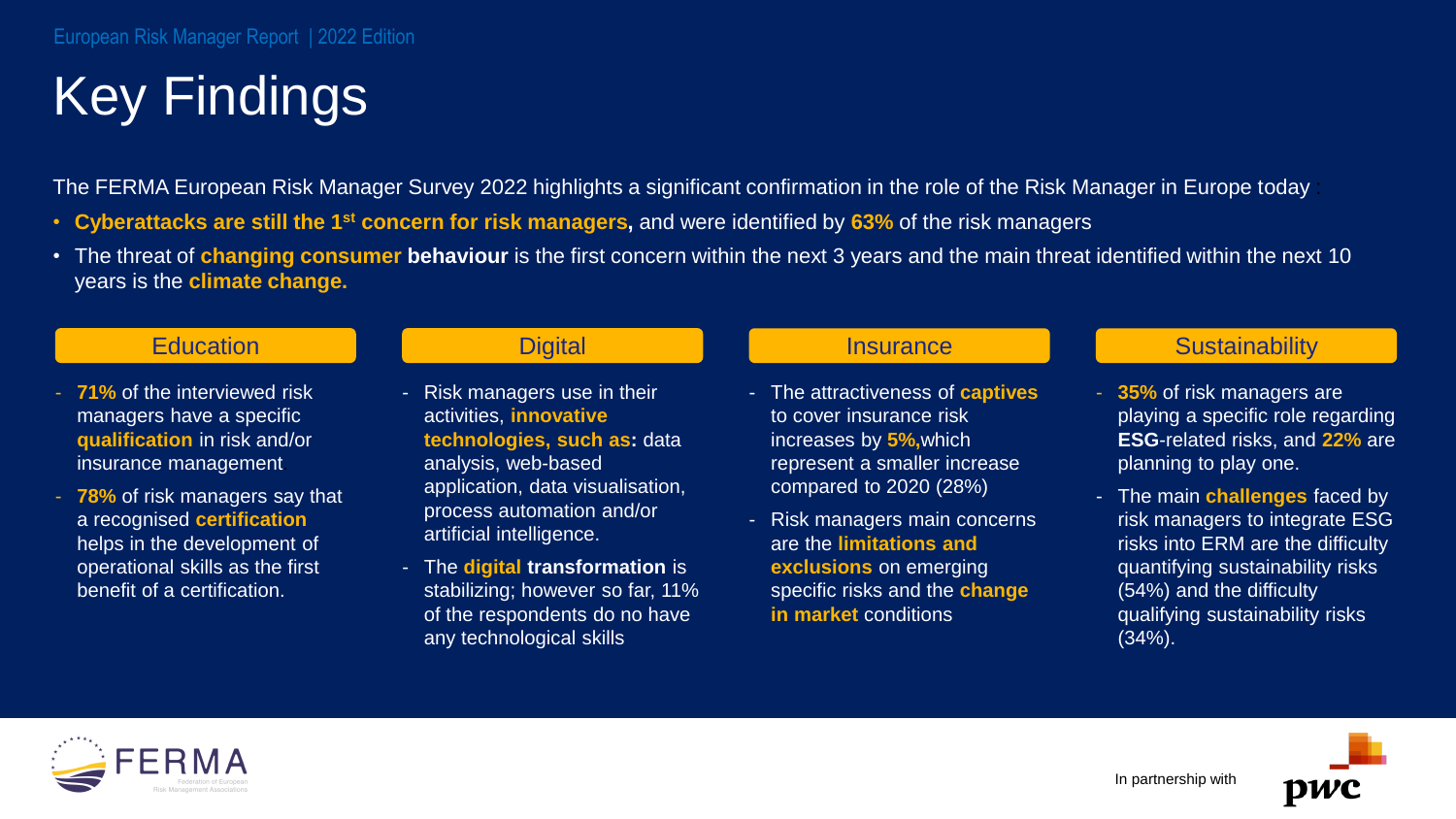# Methodology and Survey Panel

The data in this report were collected from an anonymous web-based survey distributed through FERMA's 22 member associations and the PwC European network between January and April 2022.

The survey was composed of **53 questions** and responses were received from **556 respondents in 27 countries aggregated into 3 clusters:** 

• **Western Europe :** Belgium, Cyprus, France, Germany, Greece, Italy, Luxembourg, Malta, Netherlands, Portugal, Spain, Switzerland, UK

• **Central & Eastern Europe :**

Austria, Bulgaria, Croatia, Czech Republic, Hungary, Lithuania, Russia, Slovenia, Turkey

• **Northern Europe :**

Denmark, Finland, Iceland, Norway, Sweden

**72% 8% 20%**

Respondent were not obliged to answer all the questions, so the size of the sample can vary from one question to another. In addition, some of the questions allowed multiple choices so the responses do not necessarily add up to 100%.



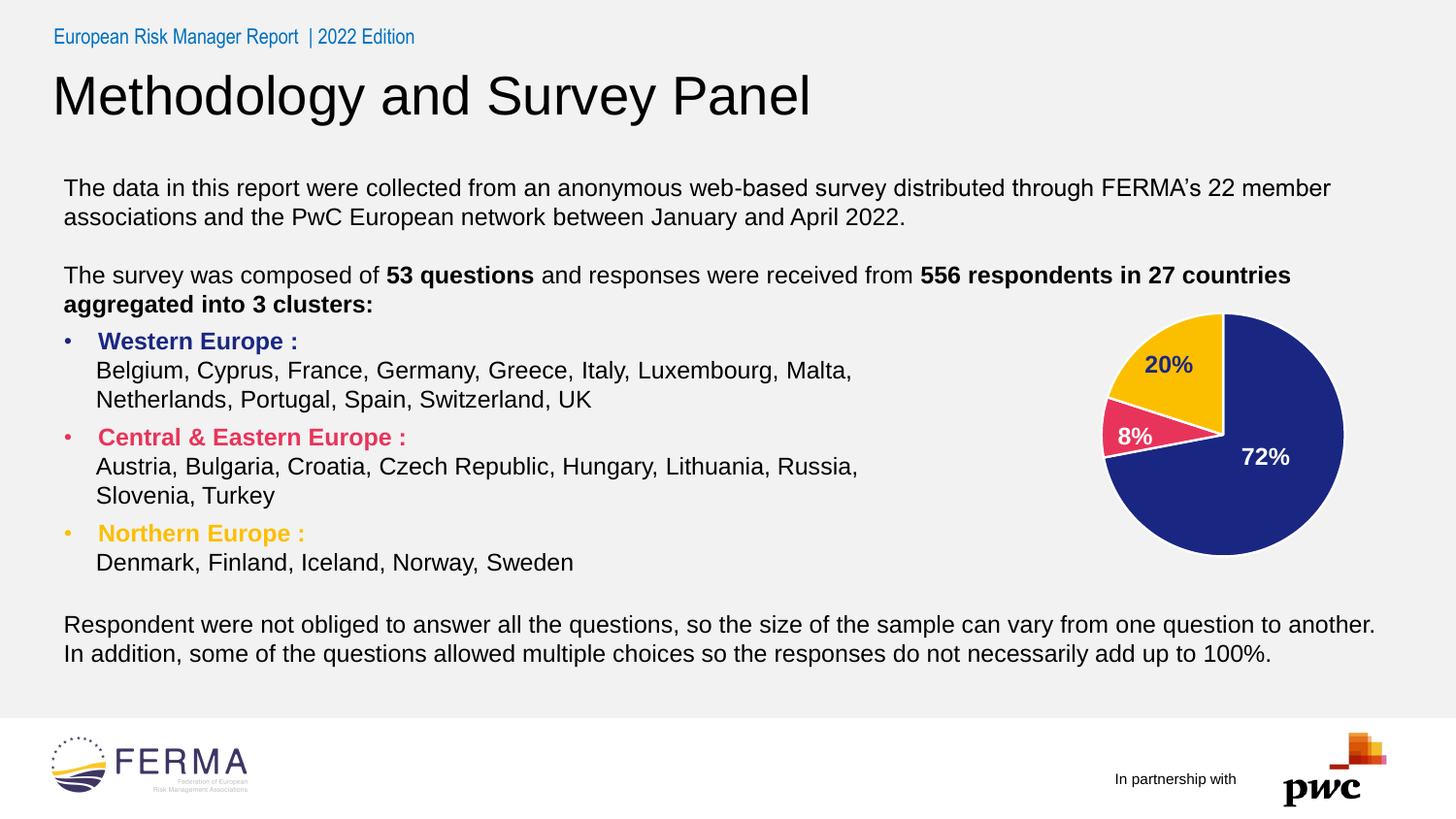## Profile of respondents – Gender and age





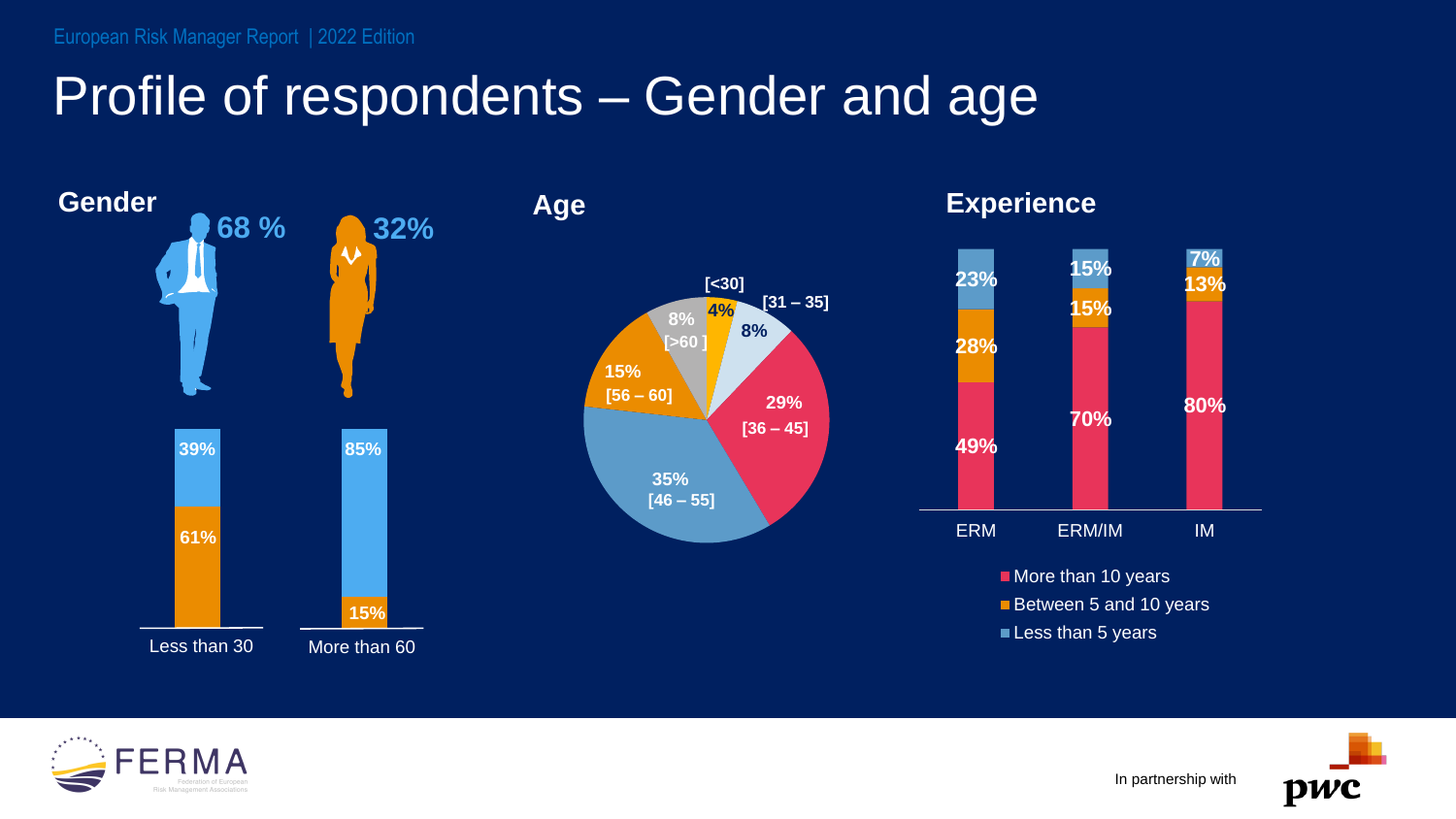## Profile of respondents - Organisation

**Scope of responsibilities**





### **Size of organisation**



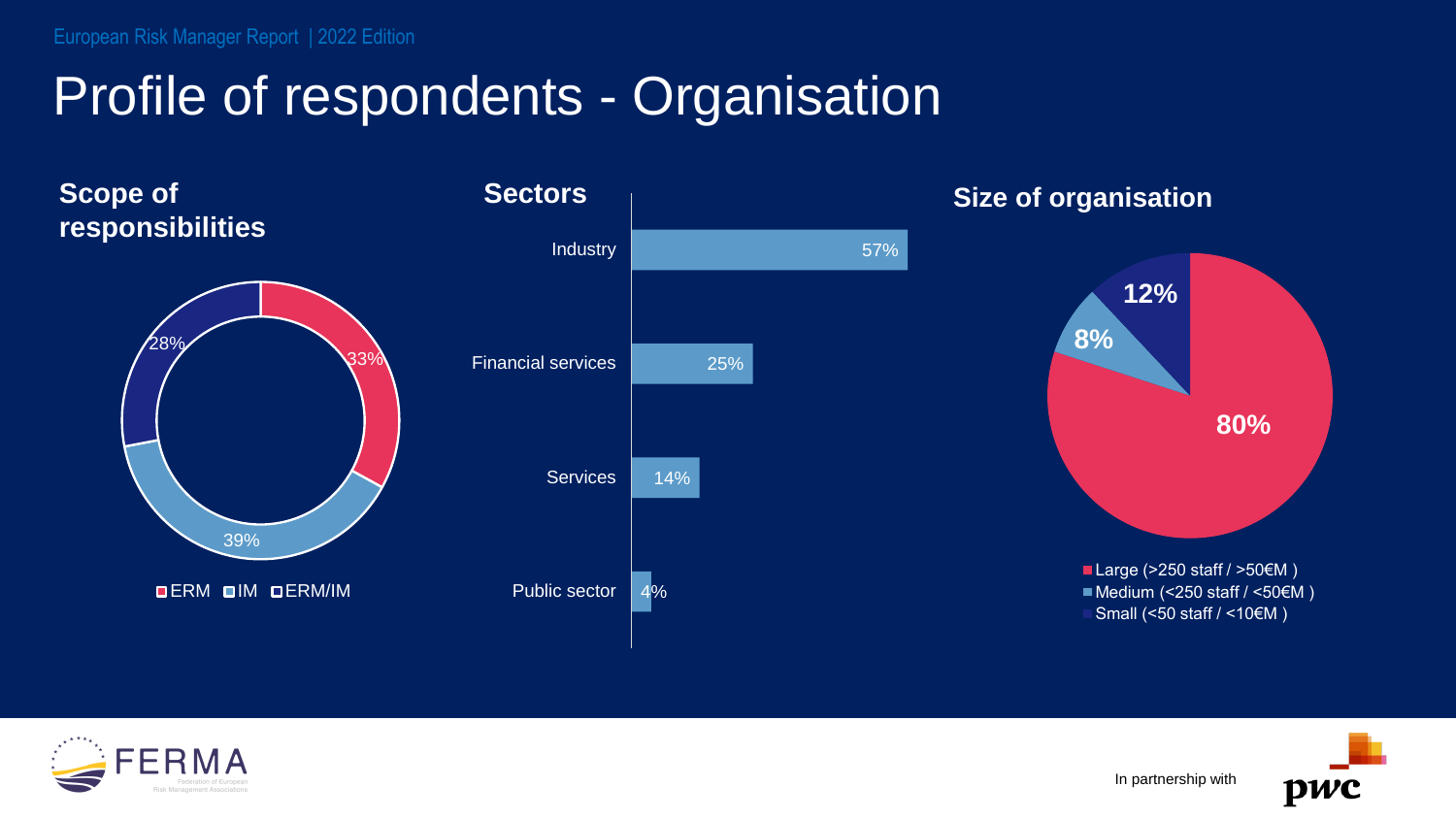# Respondents activities



**Activities under the Risk Manager responsibility in 2022**







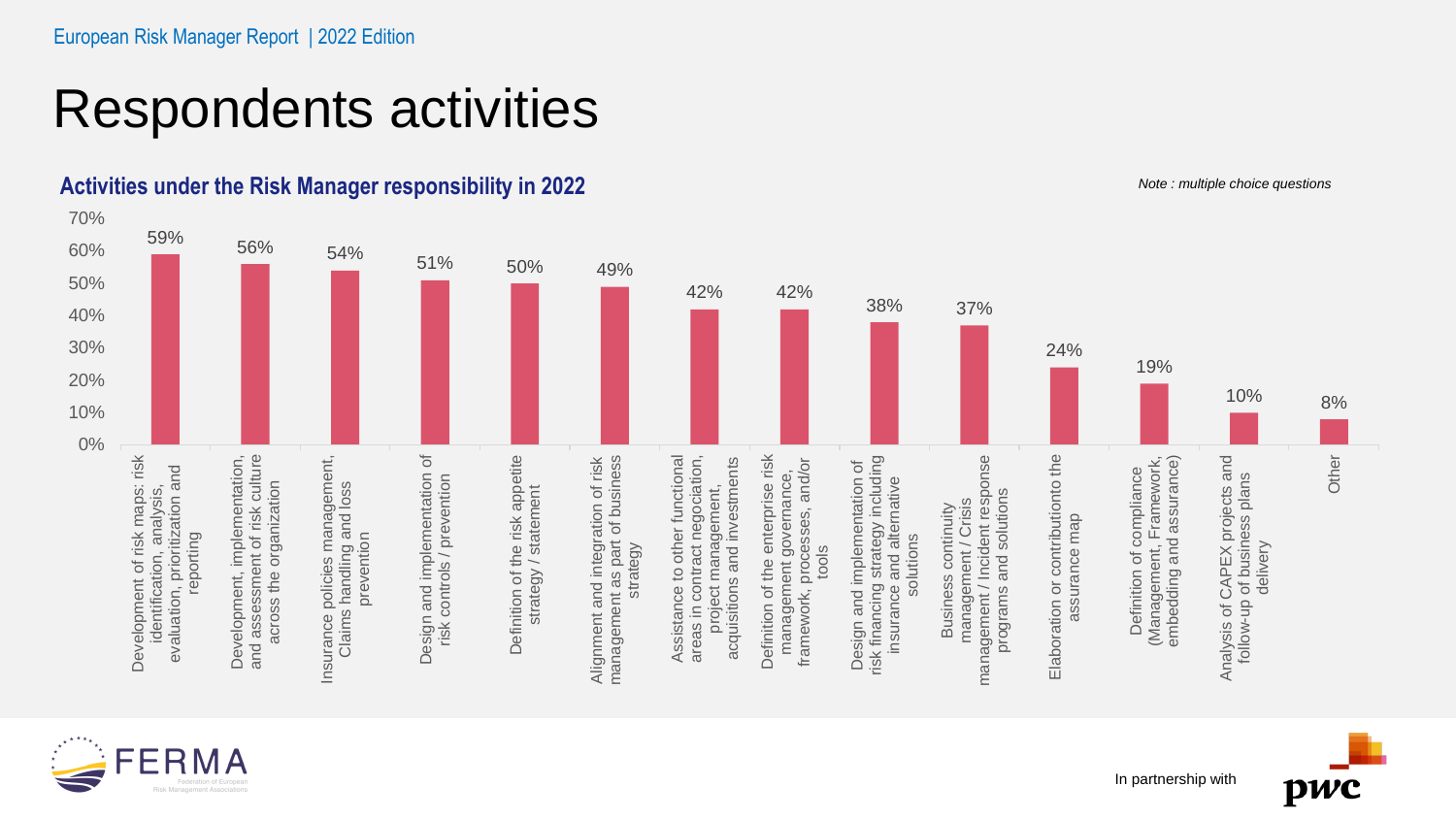European Risk Manager Report 2022

How did risk managers see the risk landscape after the covid-19 crisis?



In partnership with

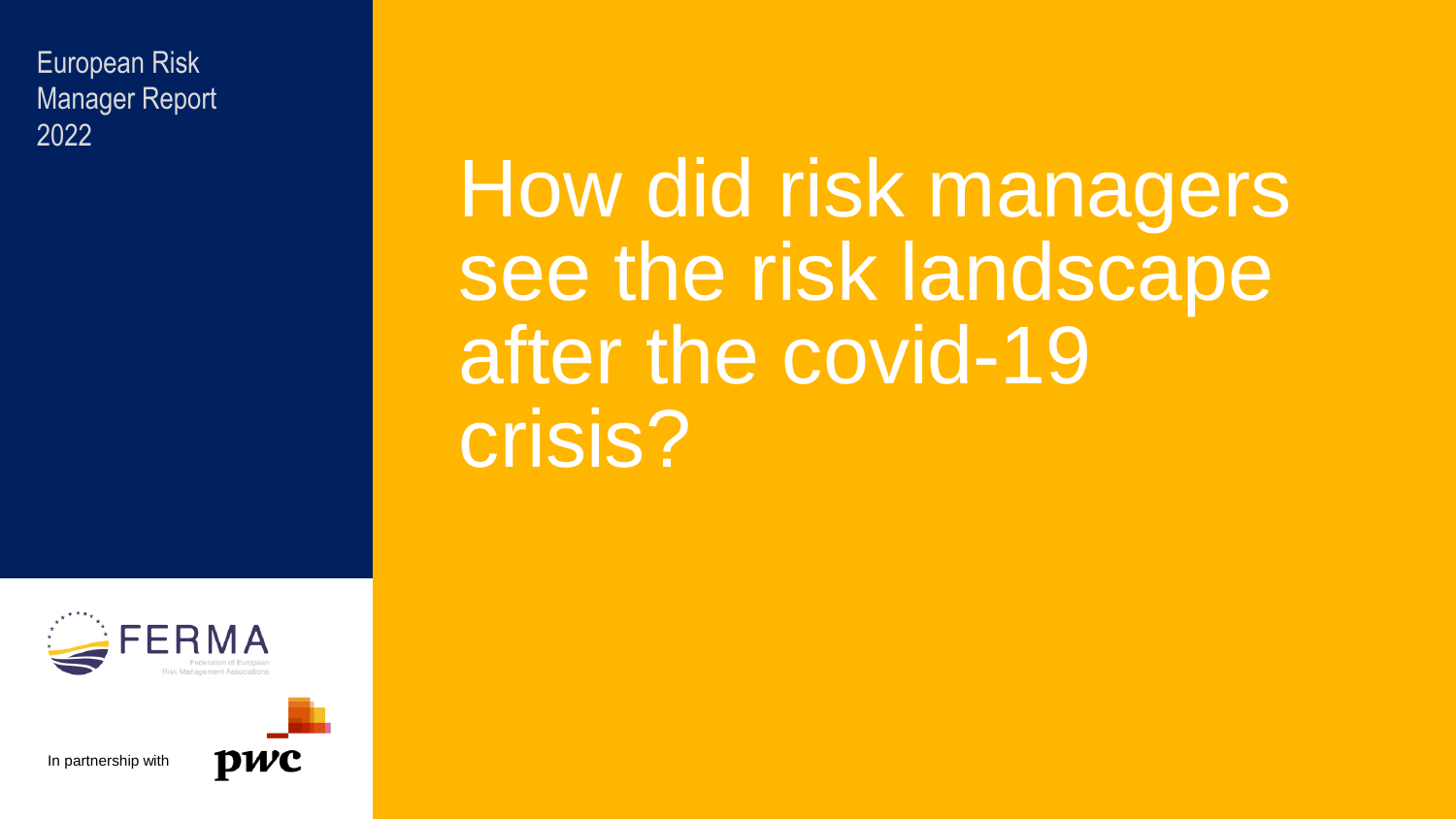# Top 14 critical threats within the next 12 months



2 periods 1 period



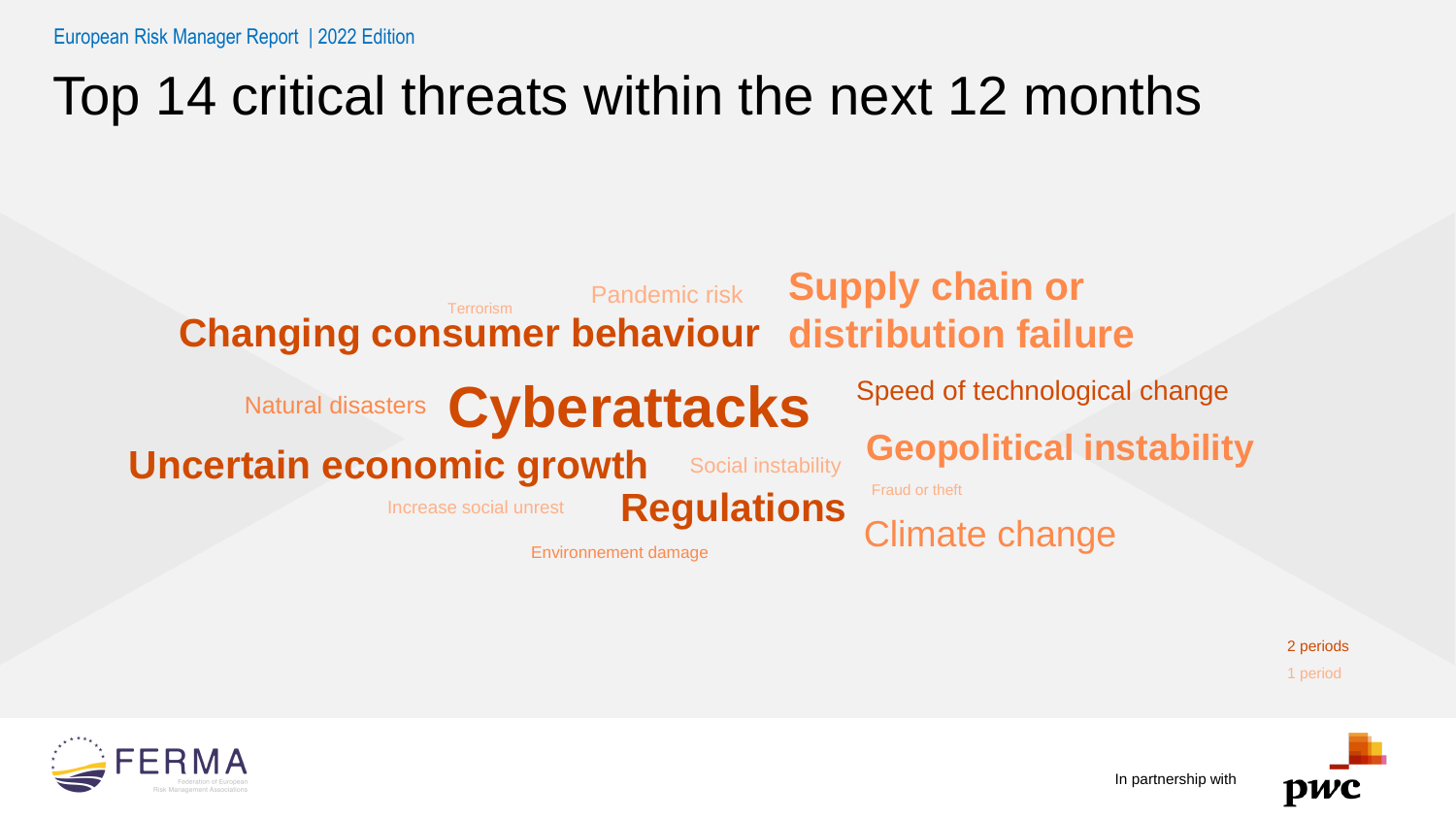### Top critical threats to the organisation's growth prospects within the next 12 months, medium and long term





In partnership with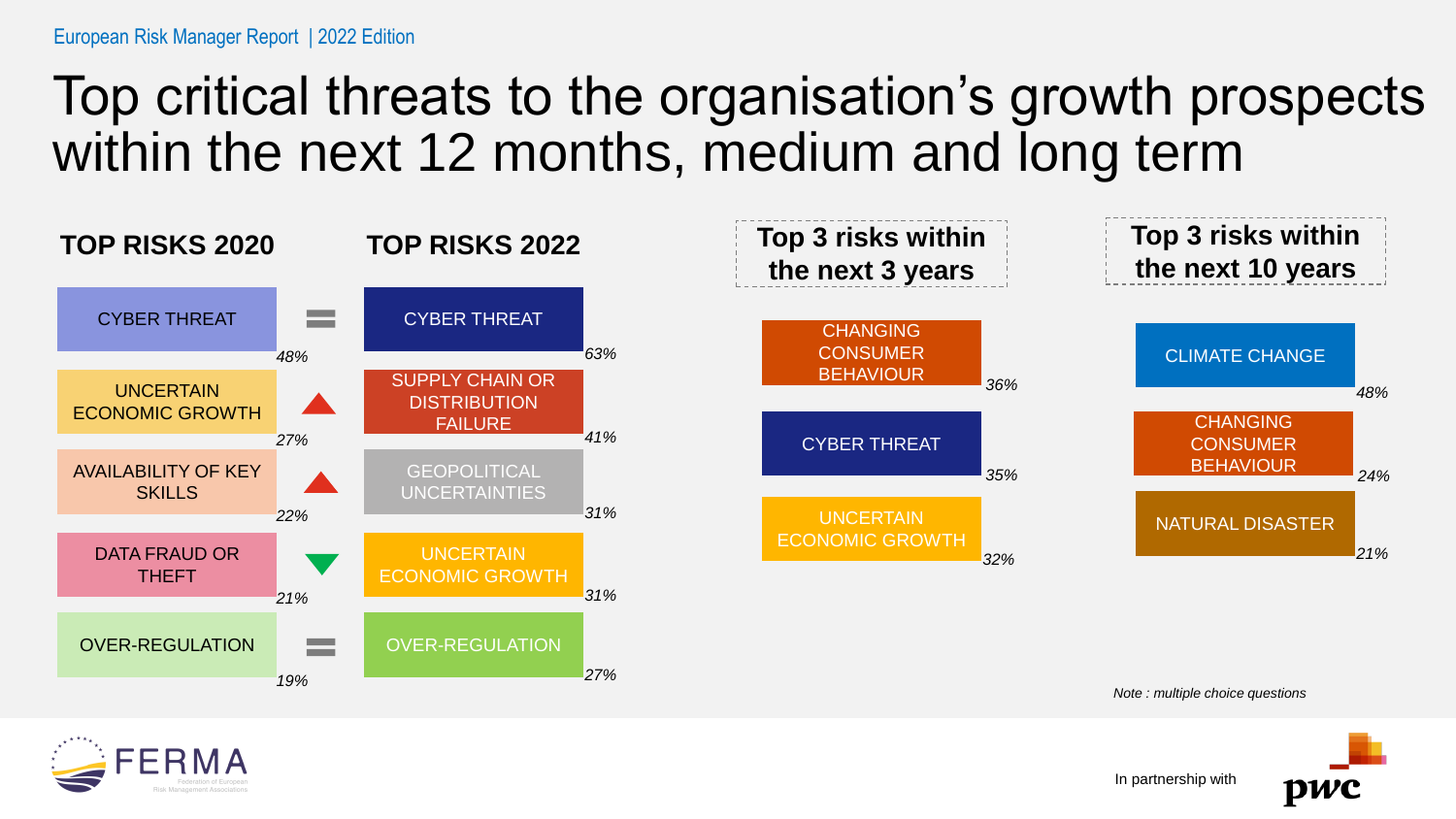### Top 5 risks lacking management attention in times of transition





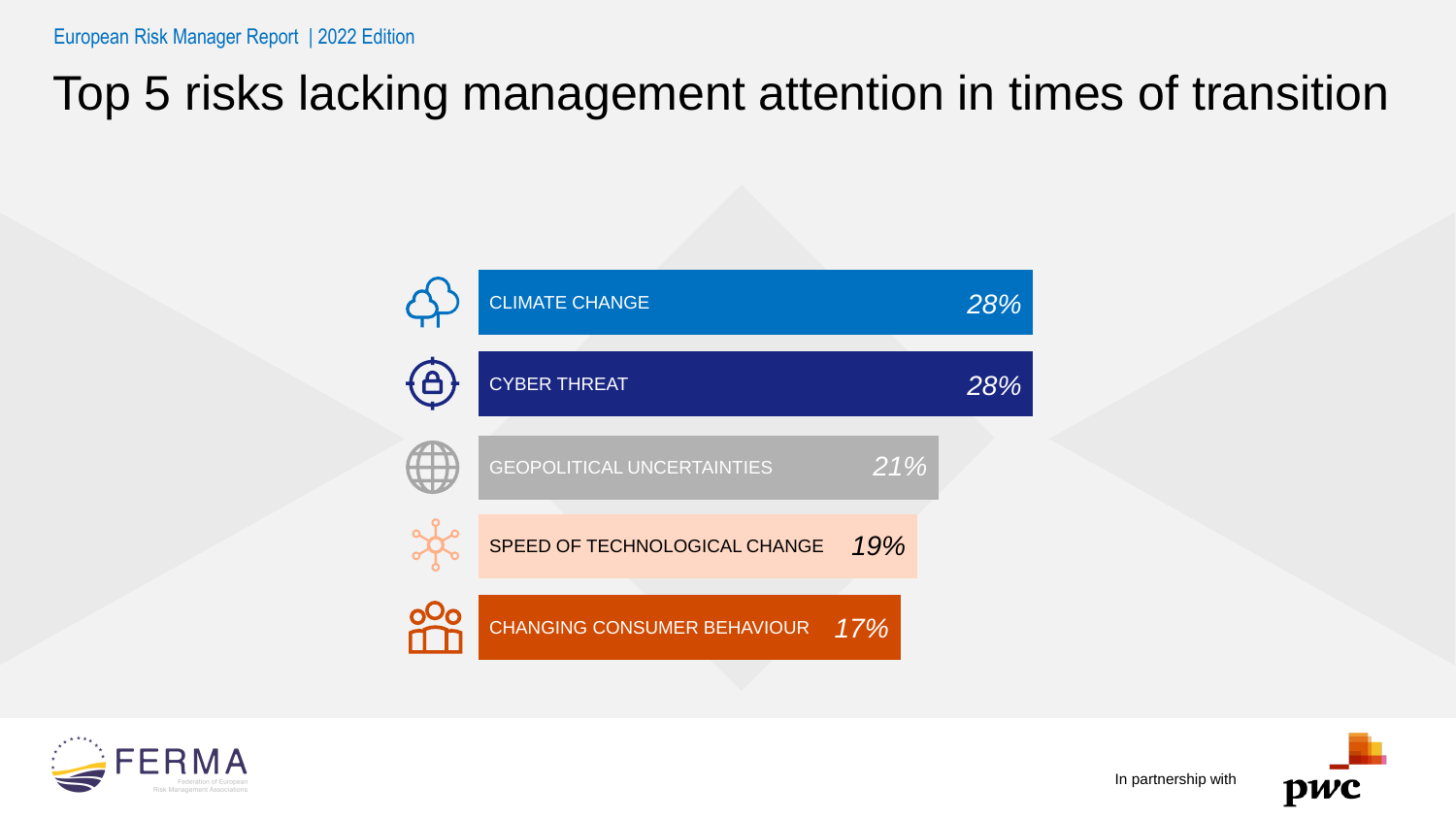European Risk Manager Report 2022



# Part I

The risk manager's confirmed role in the digital transformation





In partnership with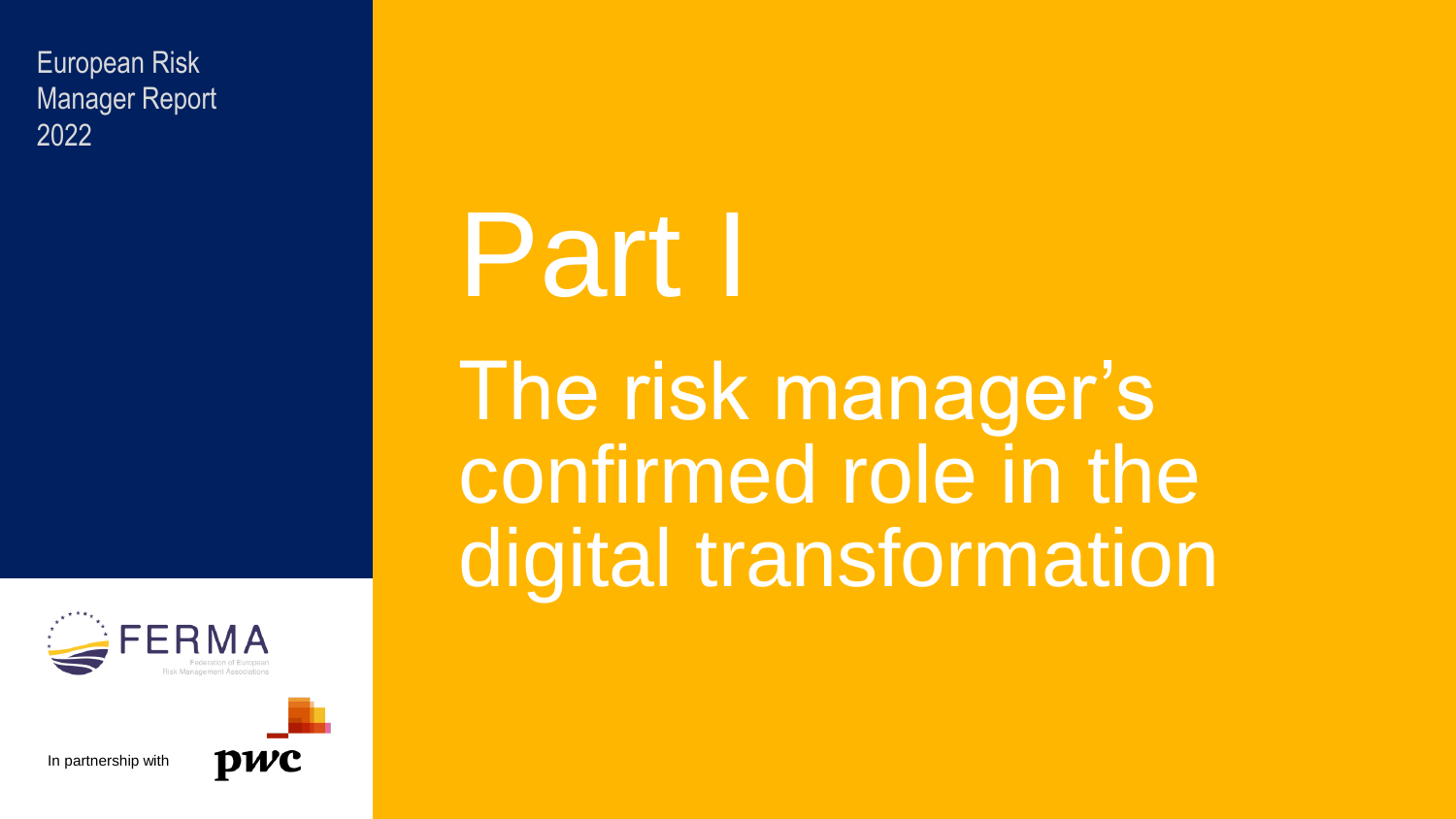### Innovative risk management practices continue to develop





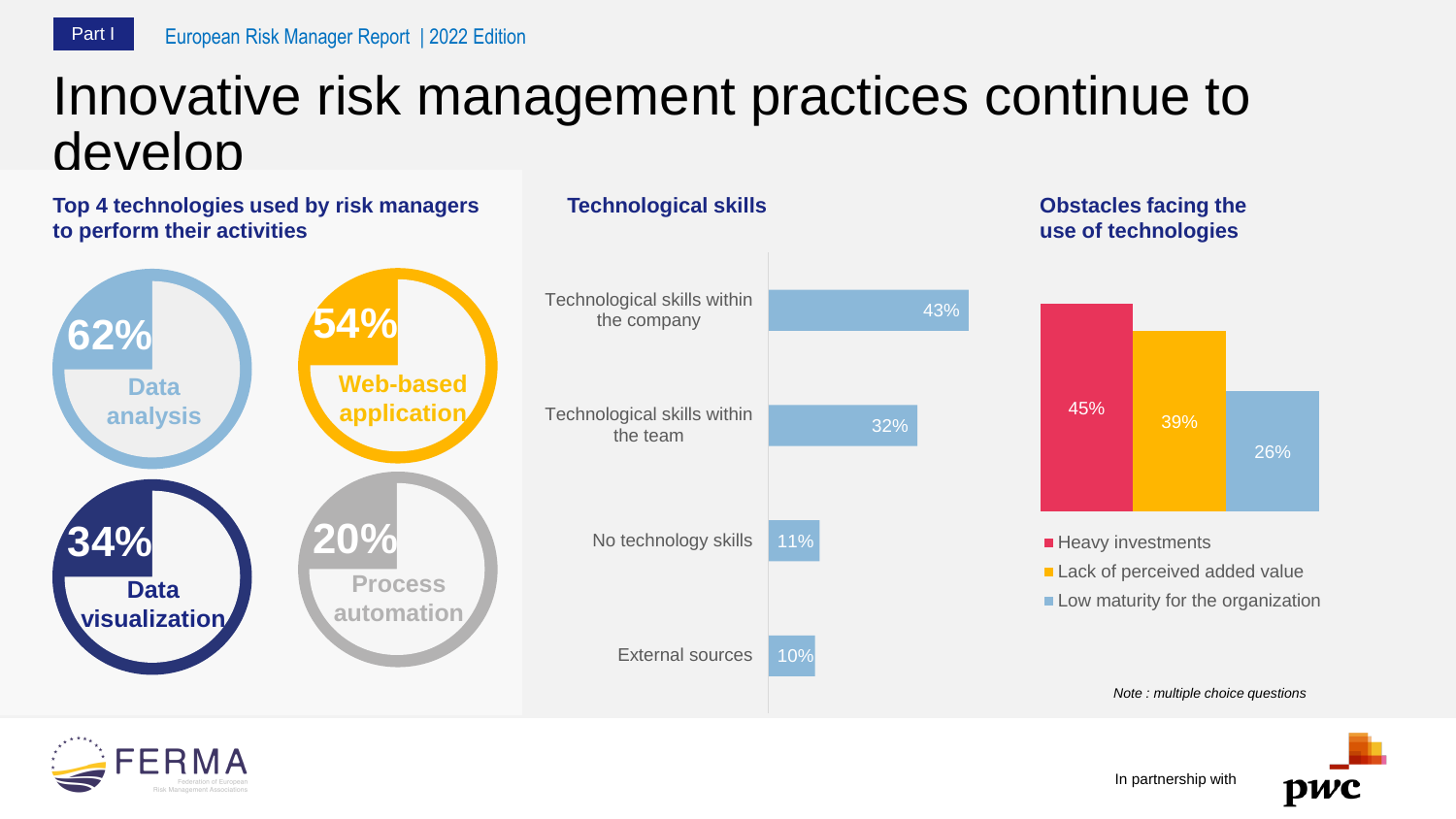### Innovative risk management practices in RM tasks completion

of the risk managers interviewed use technology in the risk reporting process **67%**



*Note : multiple choice questions*



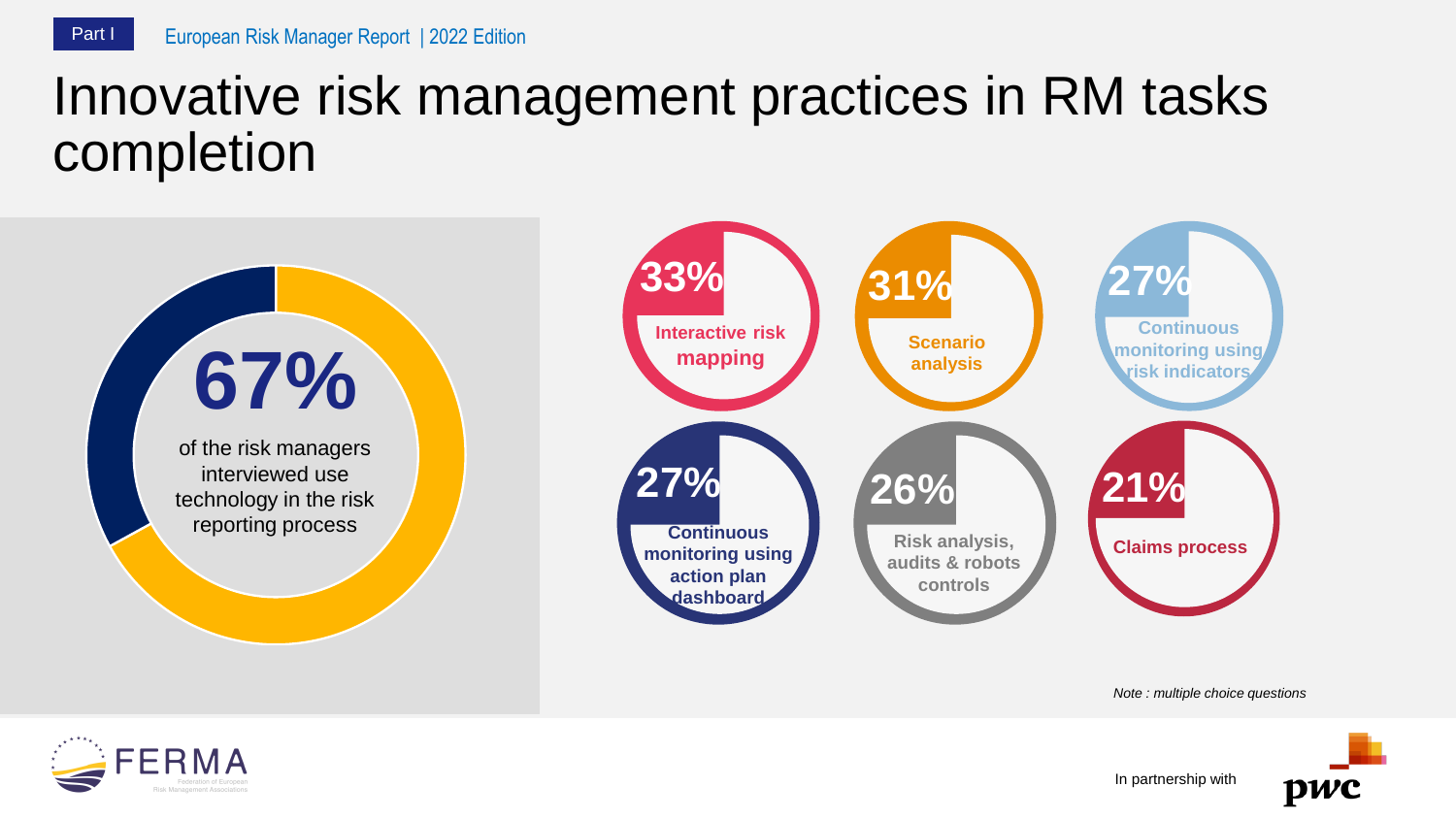## Risk management contributes to the digital transformation of organisations

### **How do you deal with risks arising from emerging technologies ? Risk managers' interactions with IT and information security**



- Identification and assessment of risks prior to adoption of new technologies by the business
- Identification and assessment of emerging technologies used by the business
- No specific actions
- Analysis and remediation of any insurance coverage gaps



No relationship / involvement







*Note : multiple choice questions*

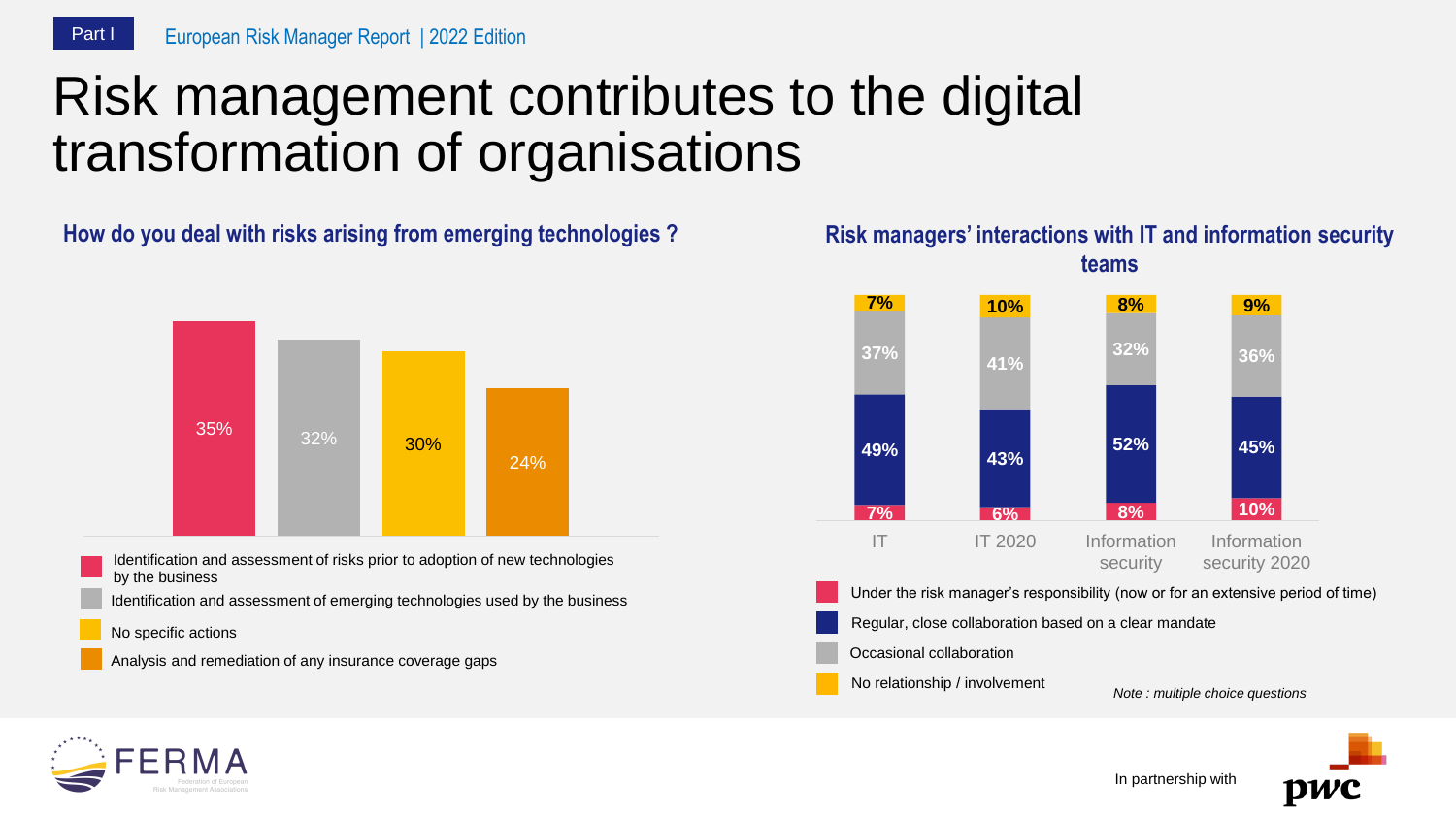### Focus on cyber threats

**Cyberattacks are within the top 3 concern in 2022 for risk management regardless of the sector of activity;**

| <b>Sector of activity</b> | <b>Cyber threats ranking 2020</b> | <b>Cyber threats ranking 2022</b> |
|---------------------------|-----------------------------------|-----------------------------------|
| <b>Industry</b>           |                                   |                                   |
| <b>Financial services</b> |                                   |                                   |
| <b>Services</b>           |                                   |                                   |
| <b>Public sector</b>      |                                   |                                   |



**63%**

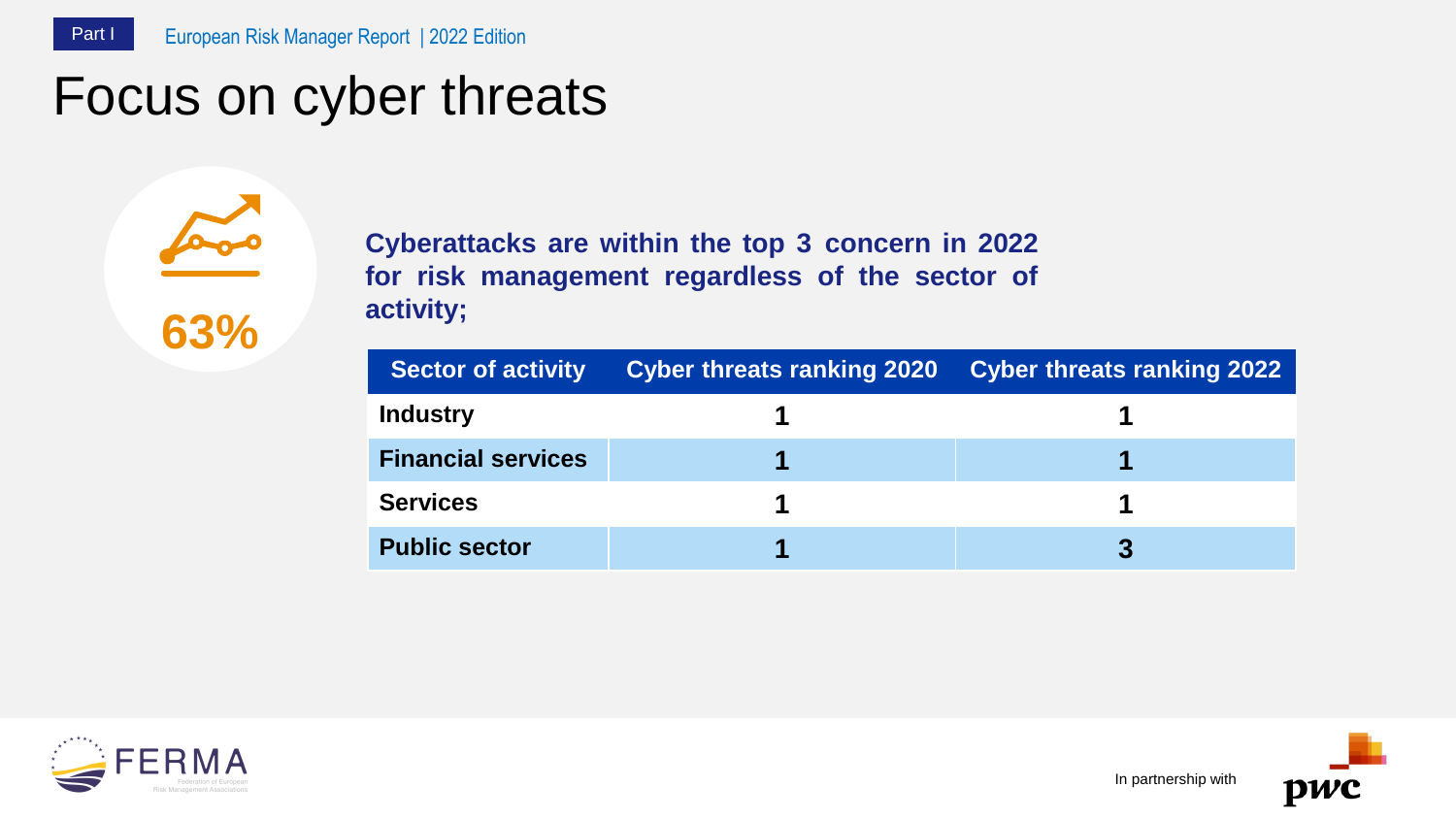## Open access to historical claims and loss data

**Agreement that open access to aggregated and anonymized historical claims and loss data on large risks (e.g. cyber, or climate risks) would improve the risk management practice**



- To a large extent
- To some extent
- **To a small** extent
- 
- Not at all

**44%** of the respondents considered that these access would benefit the RM practices

Only **12%** fully agree with the statement and **32%** agree to a large extent

**Benefits for the RM function from more access to data on historical claims and losses**



*Note : multiple choice questions*



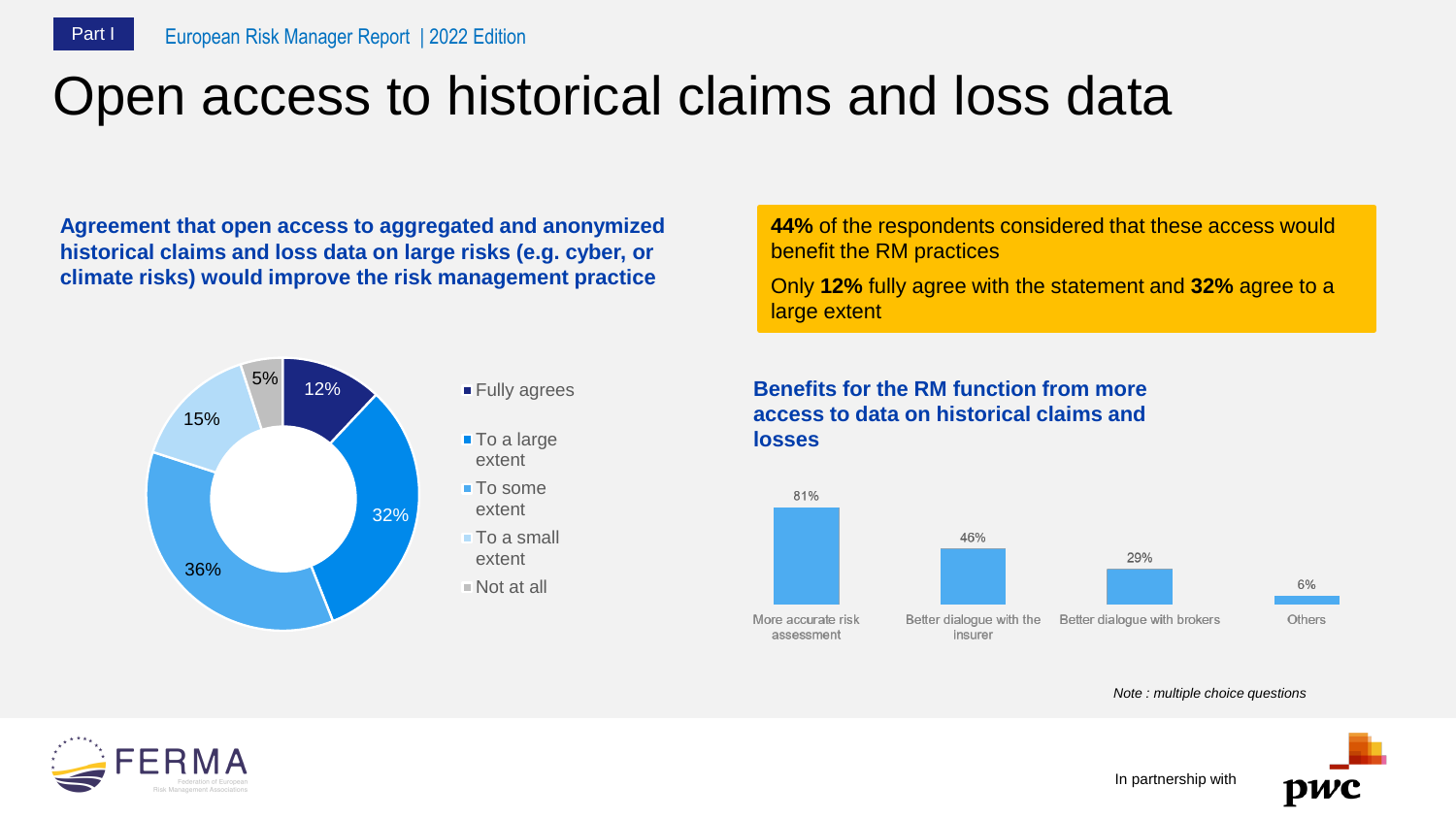European Risk Manager Report 2022



In partnership with



**2**

# Part II The risk manager's growing role in sustainability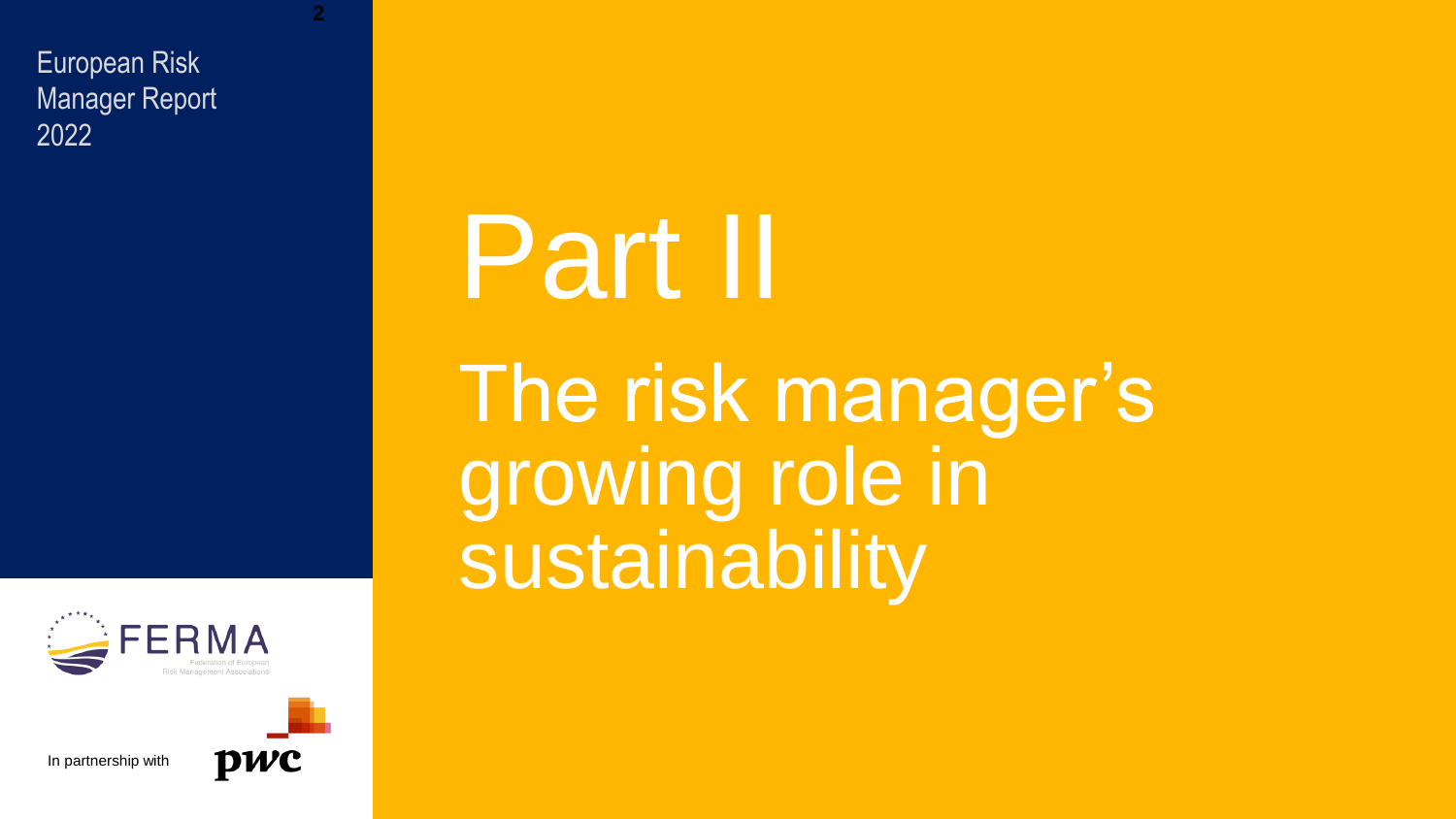

### The role of the risk manager in sustainability

**Is the risk manager playing a specific role regarding ESGrelated risks in their organisation?**





**How are risk managers involved in ESG?**

*\*Involved means/ gather "Fully responsible", "Validate" and "Contribute"*



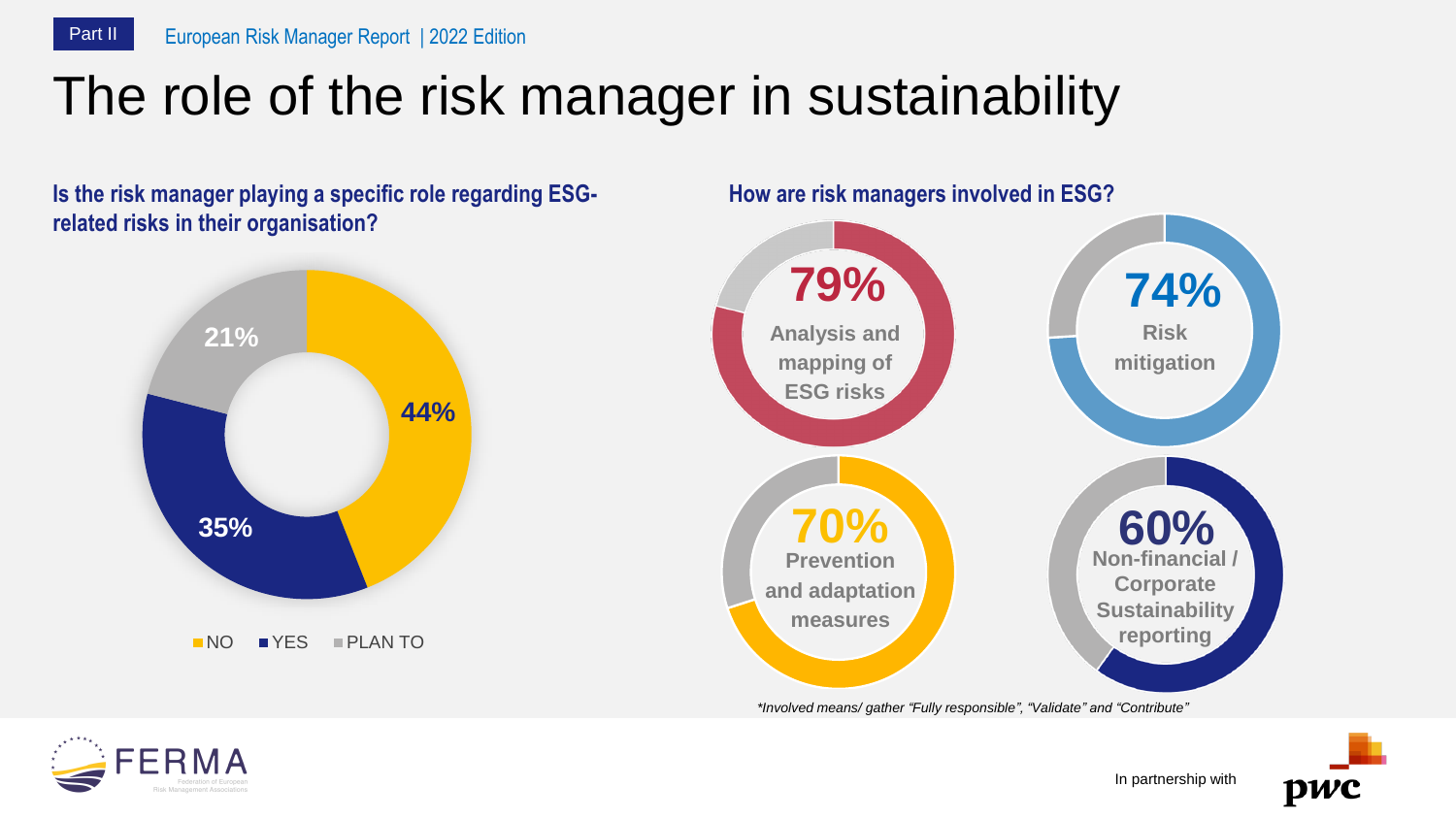## 82% of the risk managers collaborate with the CSR/Sustainability department

**Risk Managers' interaction with the CSR/Sustainability department**



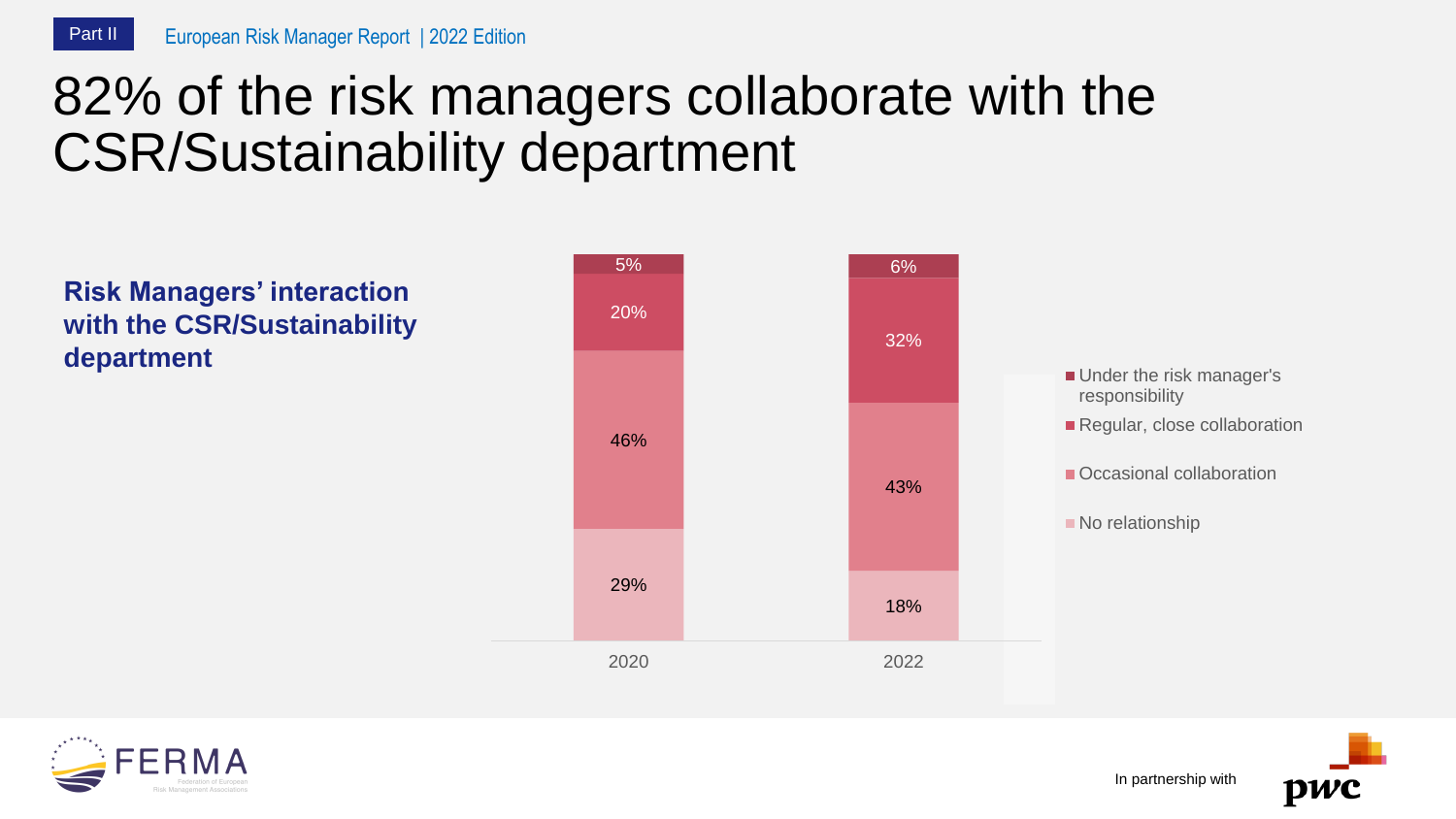## The 5 greatest challenges for risk managers in integrating ESG into the risk management process



*Note : multiple choice questions*



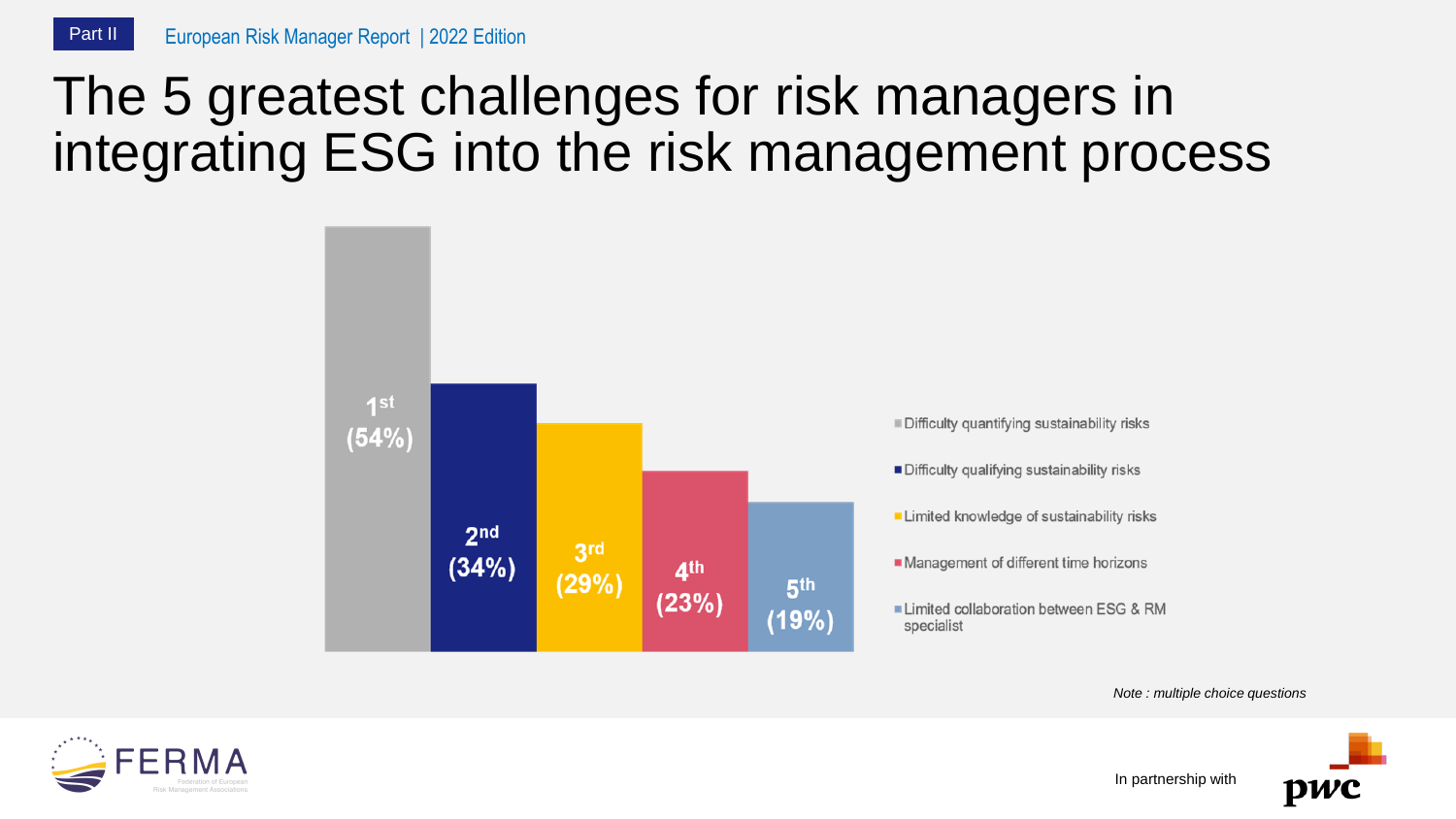# Focus on Climate change risks

### **In the long term, climate related risks are the Risk Managers' top key concern**

### 21% 24% 48% Natural disaster **Changing** customer behaviour Climate change 15% 31% 33% 46% 54% Do not work on climate change risk Quantify financial impact of physical climate change risk Work on different climate change scenarios Work on transitional climate change risks It is a risk identified in the risk map

**Work done as of today on climate change risks**

*Note : multiple choice questions*



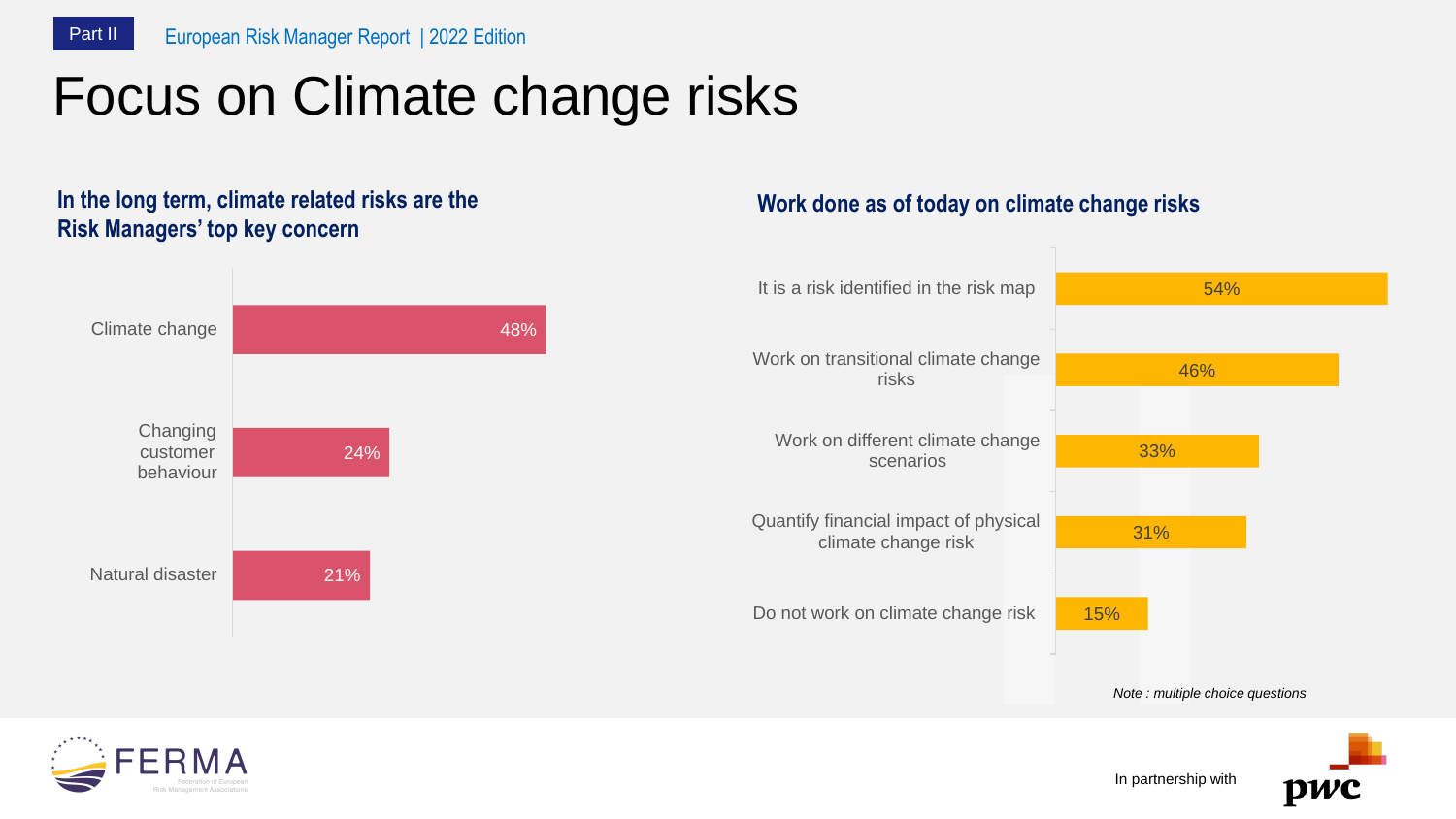European Risk Manager Report 2022



In partnership with



**2**

# Part III

The risk manager facing hardening insurance market conditions

The data confirms and provides quantitative information of the trends long discussed in previous studies.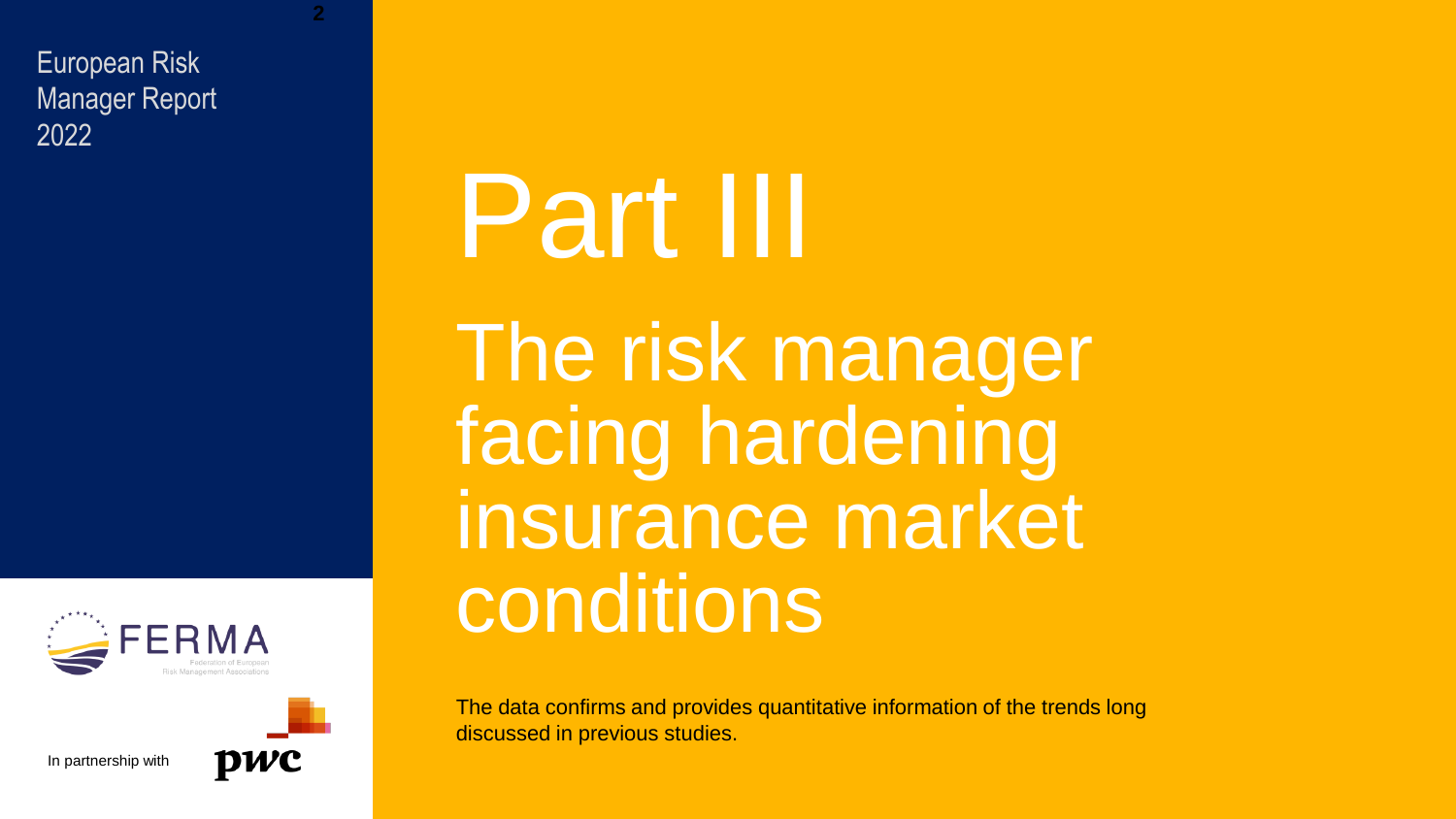### Tougher insurance market conditions are risk managers' top concern

### **Risk manager's concerns regarding the four following insurance market topics**





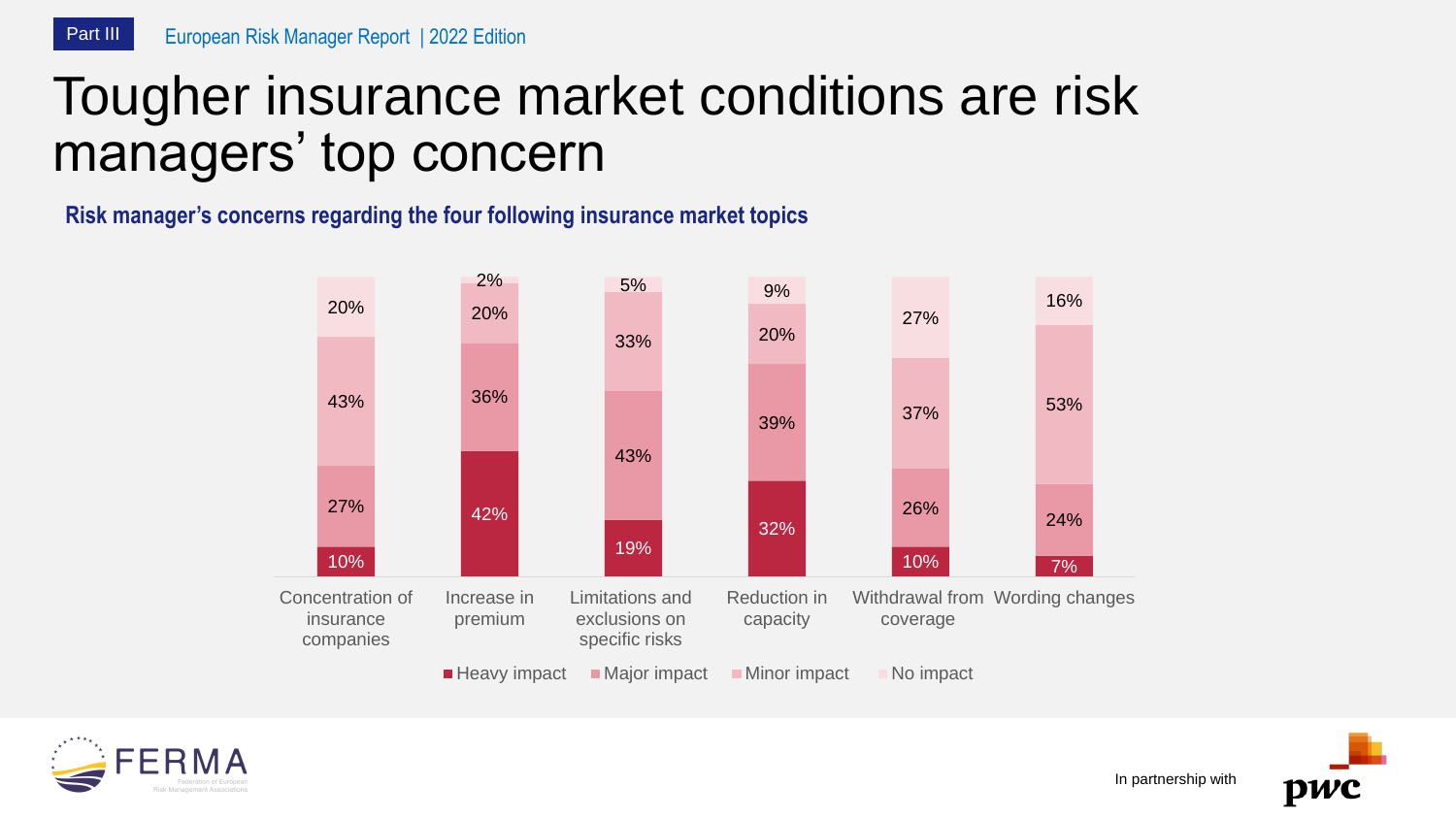### Tougher insurance market conditions are risk managers' top concern

| Unanges to the insurance strategy over the past 12 months<br>Changes to the insurance buying pattern (Review needs, the<br>limits an sub-limits) |     |     |                                  | 66% |
|--------------------------------------------------------------------------------------------------------------------------------------------------|-----|-----|----------------------------------|-----|
| Strengthen loss prevention activity                                                                                                              |     | 40% |                                  |     |
| <b>Negociate long-term</b><br>agreement or roll-over                                                                                             |     | 31% |                                  |     |
| Implementation or further use<br>of captive facilities                                                                                           | 28% |     |                                  |     |
| No change made                                                                                                                                   | 25% |     |                                  |     |
| <b>Acceleration of claims</b><br>settlement process                                                                                              | 15% |     |                                  |     |
| <b>Selection of more</b><br>11%<br>financially robust insurers                                                                                   |     |     |                                  |     |
| <b>Other</b><br>6%                                                                                                                               |     |     |                                  |     |
| Purchase of credit insurance<br>3%                                                                                                               |     |     | Note : multiple choice questions |     |

**Changes to the insurance strategy over the past 12 months**





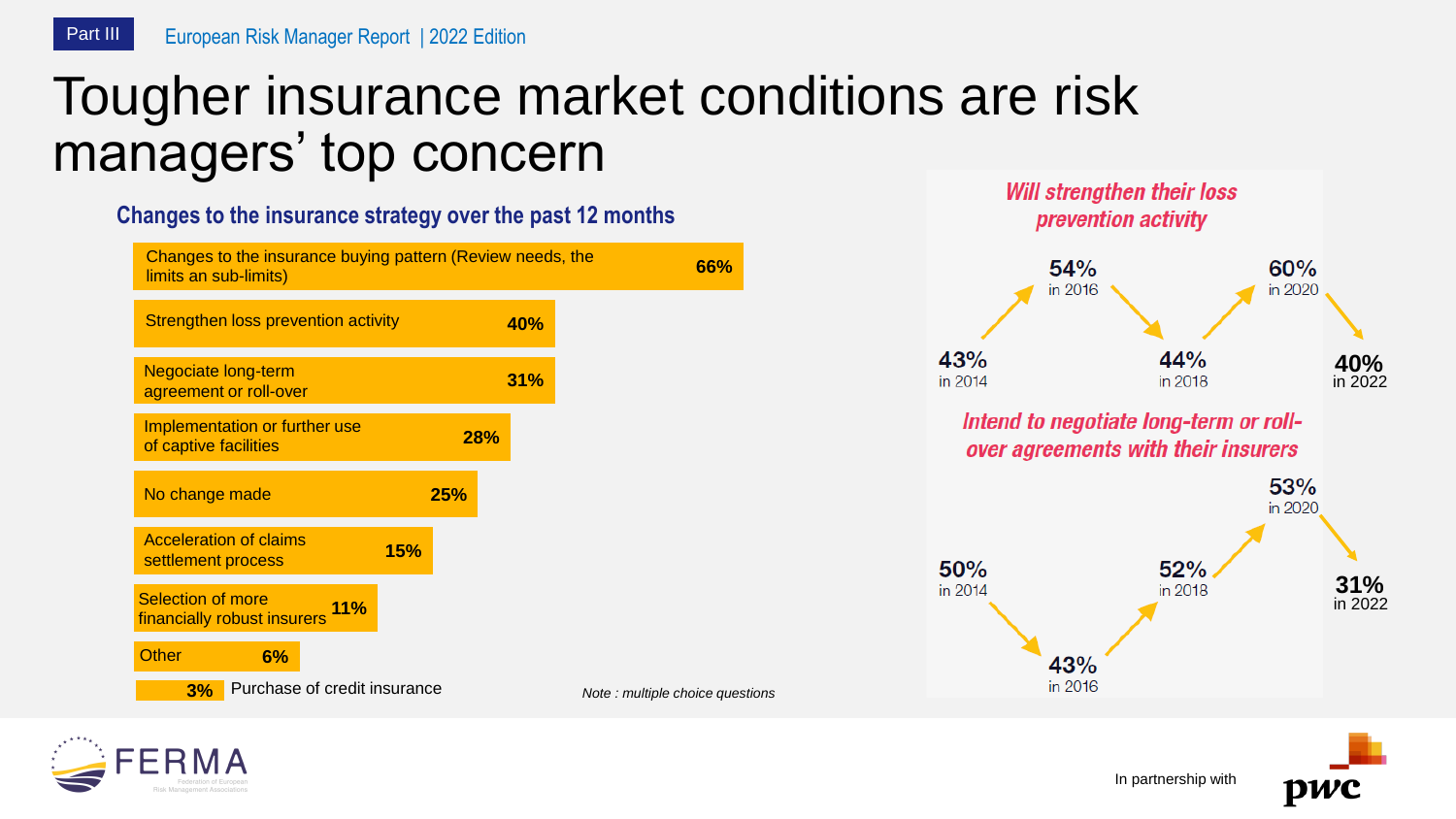# Changes in coverage noticed in the insurance market

|                                                         | Increase | Large reduction | No change | No coverage | <b>Reduction</b> | Small<br>reduction |
|---------------------------------------------------------|----------|-----------------|-----------|-------------|------------------|--------------------|
| Cyber risk coverage                                     | 14%      | 33%             | 13%       | 11%         | 18%              | 9%                 |
| Directors' & Officers'<br>Liability                     | 8%       | 12%             | 45%       | 1%          | 17%              | 17%                |
| Environmental<br>impairment liability                   | 4%       | $1\%$           | 69%       | 9%          | 6%               | 12%                |
| Errors & Omissions /<br><b>Professional Liabilities</b> | 6%       | 6%              | 57%       | 7%          | 10%              | 13%                |
| Natural catastrophe<br>coverage                         | 9%       | 5%              | 48%       | 3%          | 18%              | 17%                |
| <b>Product liability</b>                                | 6%       | 4%              | 56%       | 2%          | 12%              | 20%                |
| Public liability                                        | 4%       | 2%              | 62%       | 4%          | 12%              | 16%                |



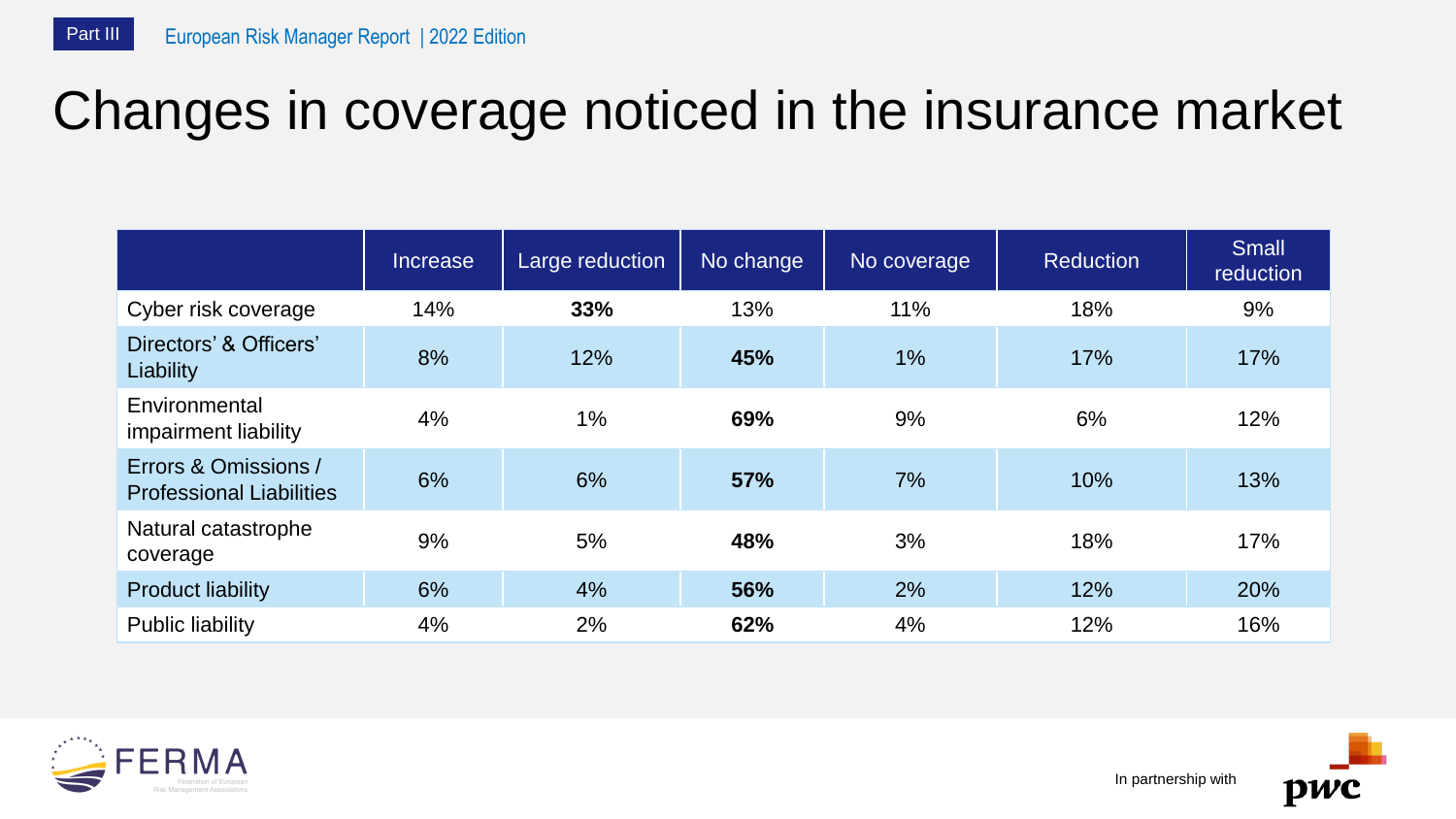# Risk managers' top Reasons for the changes



*Note : multiple choice questions*

In partnership with



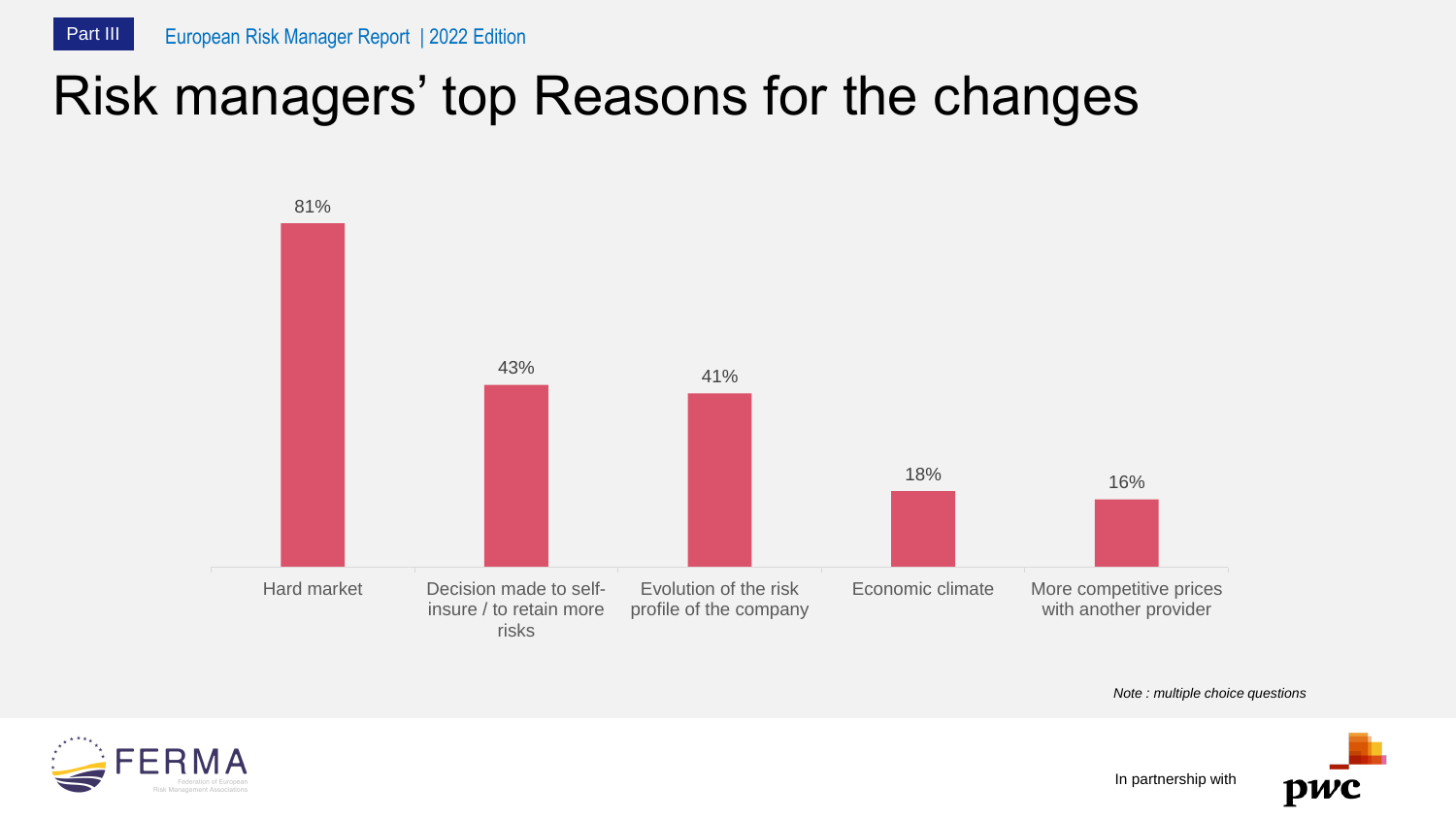### The rise of captives confirmed

Over the next 2 years, what will be the strategy with regard to risks which are difficult to place on the insurance market?



*Note : multiple choice questions*



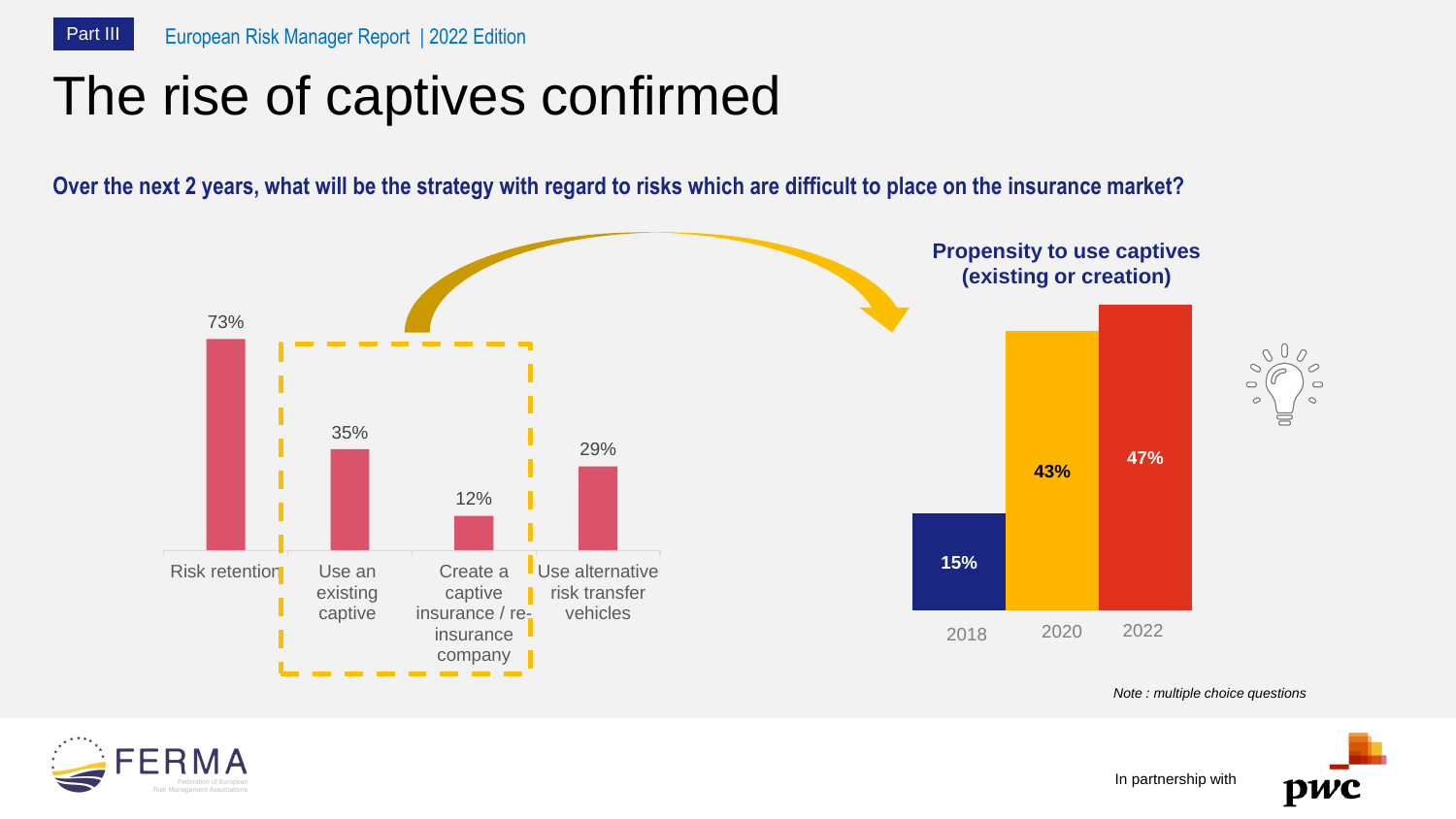# The rise of captives confirmed

### **Organizations owning, using or renting a captive**



- Do not use a captive
- Yes, a captive dedicated to my company
- yes, a captive shared with other organizations

### **Use of captives for non-traditional lines of cover (e.g. cyber threats, employee benefits, etc.)**



**Use of captives for traditional lines of cover (e.g. general liability, property damage, etc.)**



- **More important**
- **I**dentical
- **Less important**
- **Not covered**



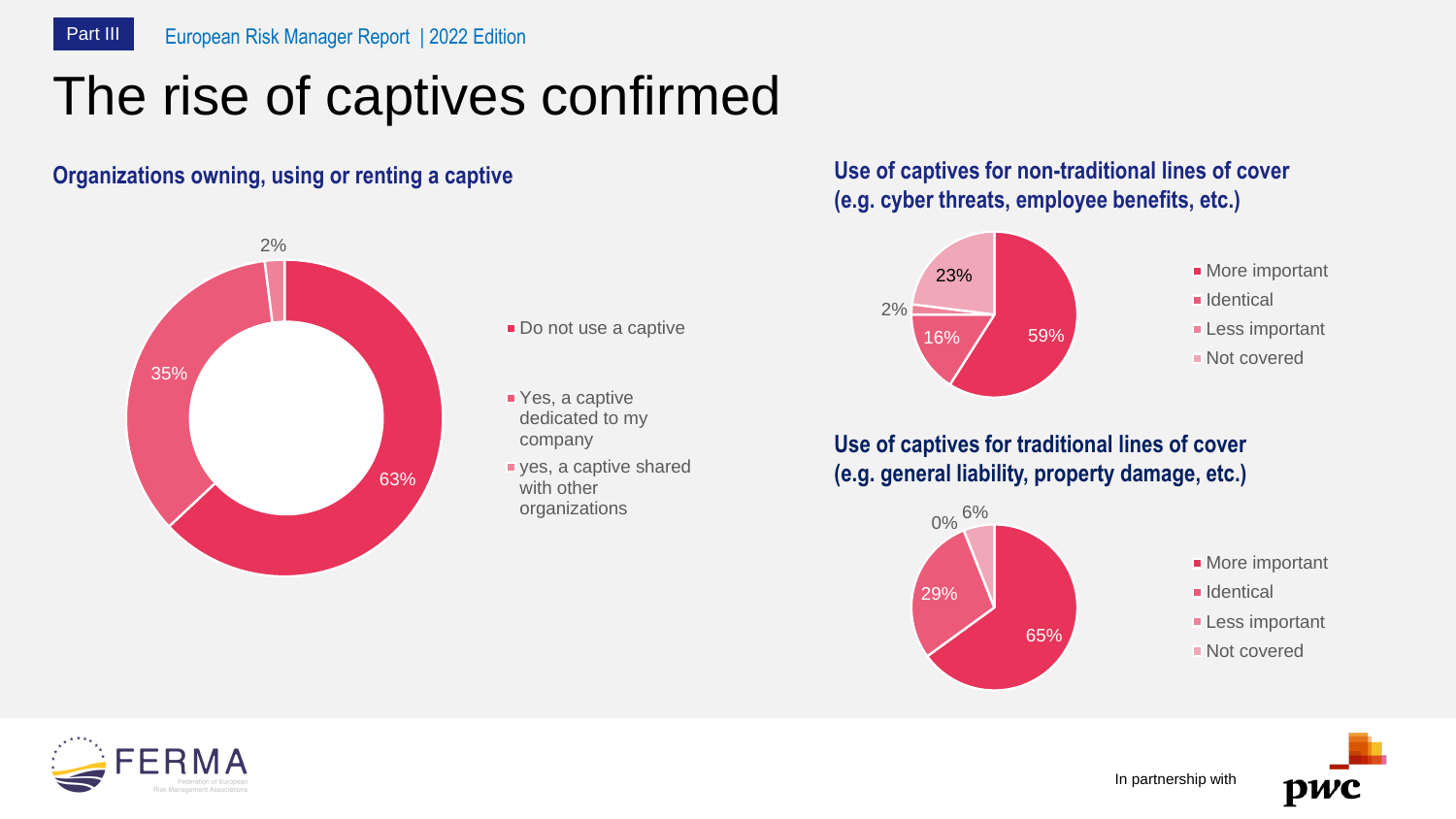## Insurable business activities or location in the future

### **Business activities or location 'uninsurable' in the future**

**41% 59% Yes No**

*41% of Risk Managers think that some locations / business activities will become uninsurable in the future*

**Reasons why the locations / business activities will become uninsurable**

| 31%                                    | 8%                          |  |
|----------------------------------------|-----------------------------|--|
| <b>Cyber Risk</b>                      | <b>Risk analysis</b>        |  |
| 25%                                    | 6%                          |  |
| Other [ Disruption of the supply chain | Climate change and natural  |  |
| and Shortage of raw materials ]        | disasters                   |  |
| 11%                                    | 5%                          |  |
| Coal and other energies                | <b>Political reasons</b>    |  |
| 9%                                     | 5%                          |  |
| <b>Hard market conditions</b>          | <b>Financial conditions</b> |  |

*Note : multiple choice questions*



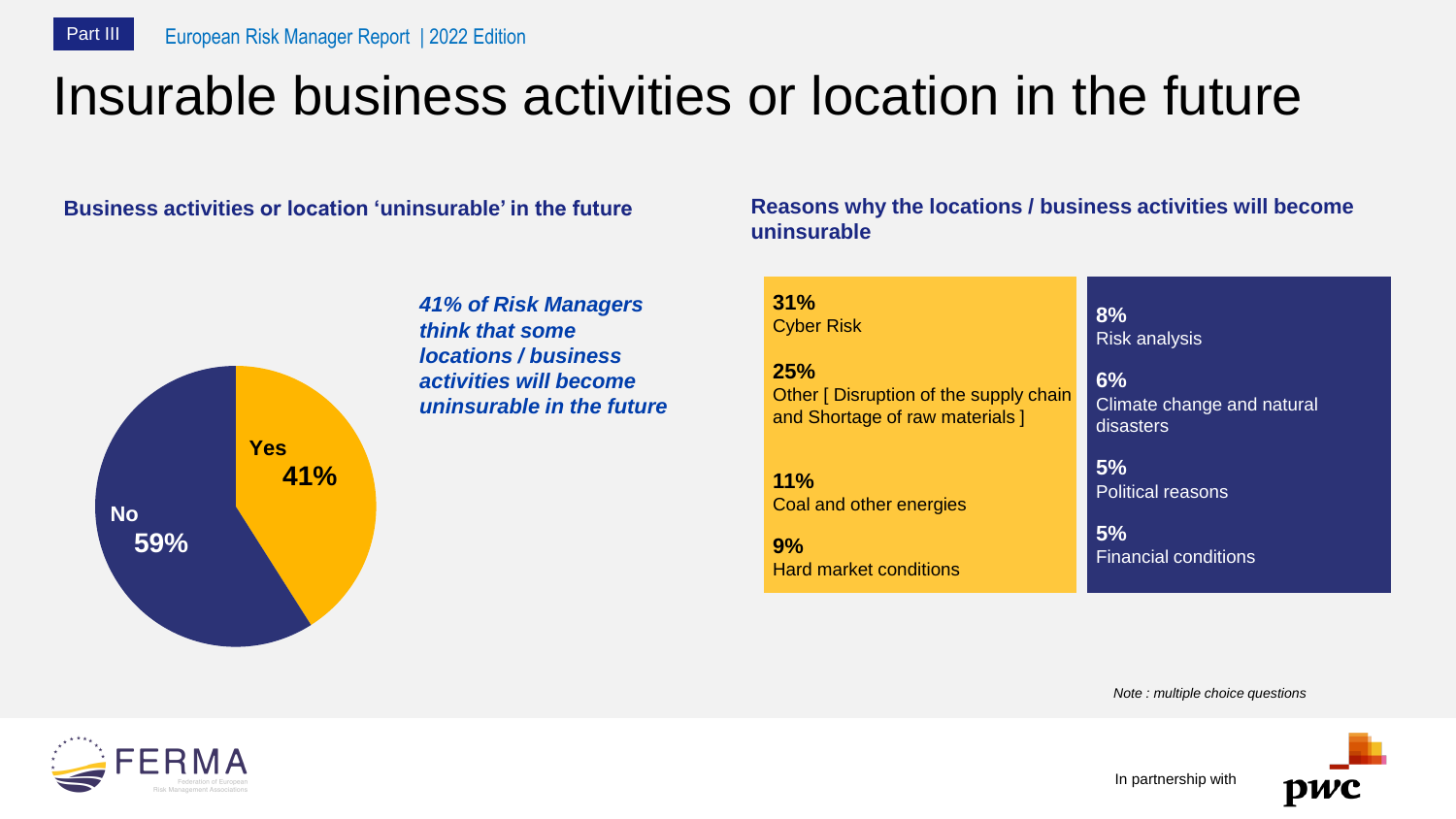European Risk Manager Report 2022



In partnership with



**2**

# Part IV

The risk manager's education and the importance of certification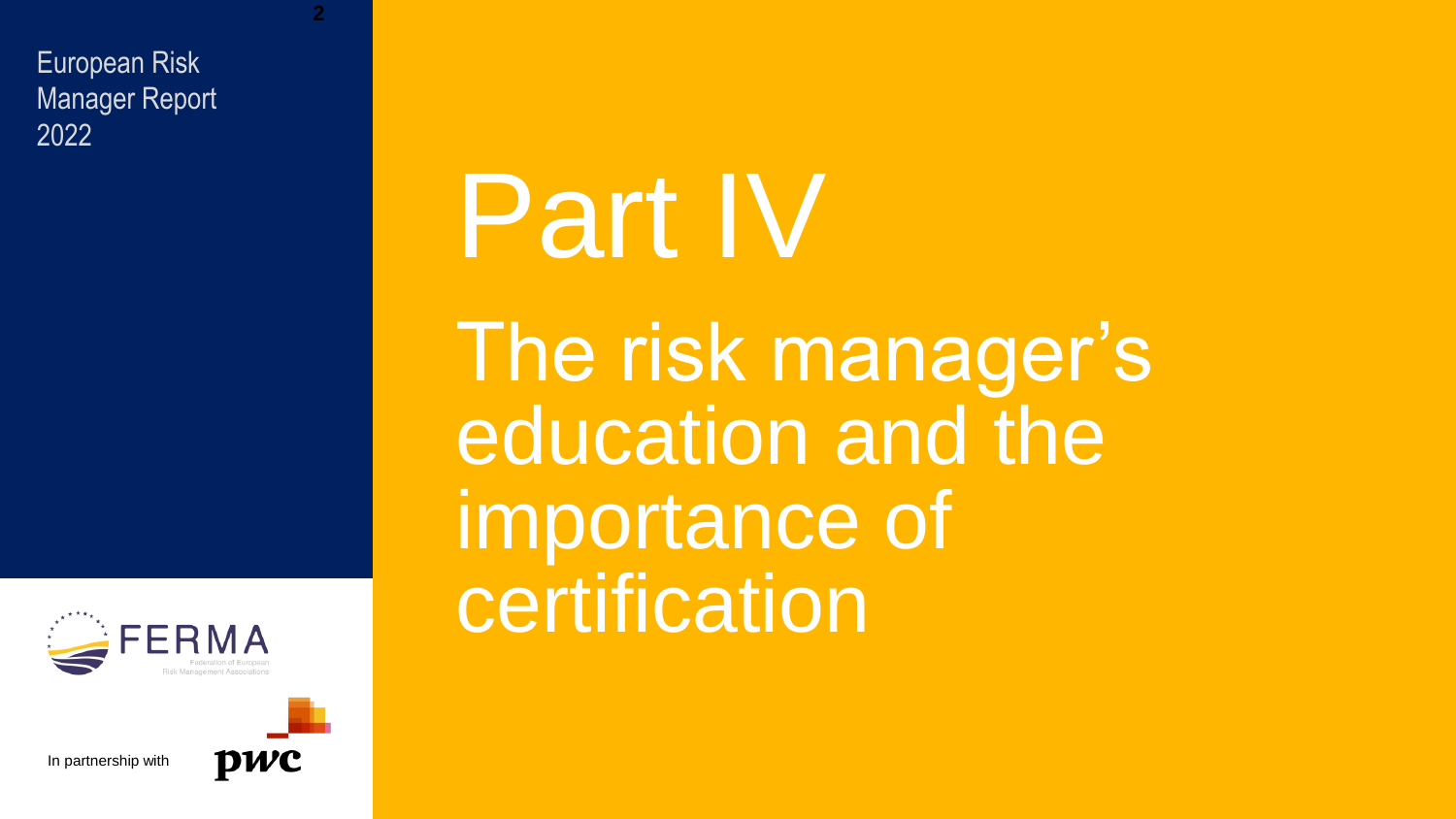### Education in risk management





Do not have a specific qualification

**29%**

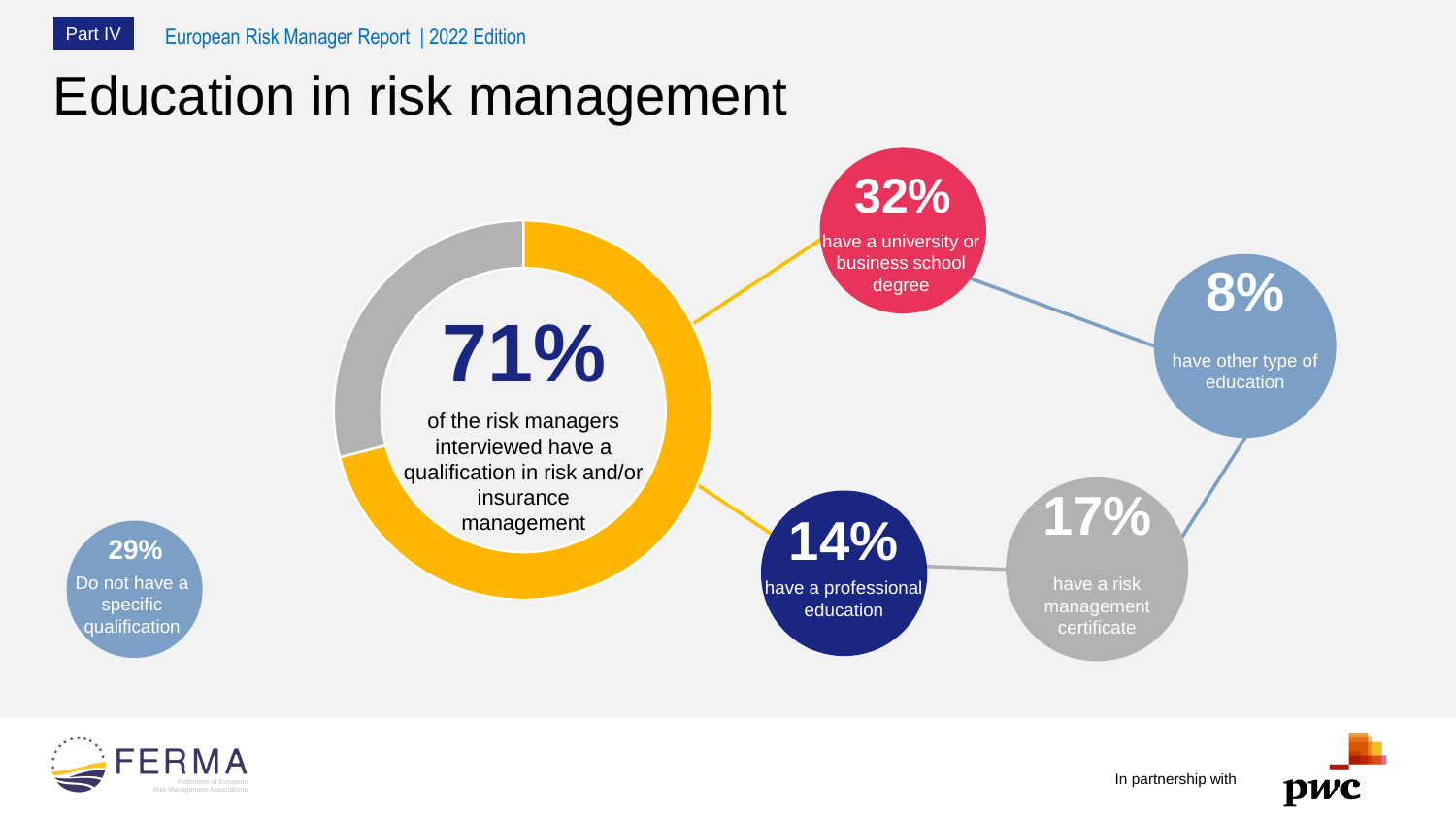# **Certification**

### **Contribution of a recognized certification**

# say that a recognised Certification helps in Developing operational skills **78%**



- Helps develop operational skills
- Improves internal recognition of the function and gains legitimacy for stakeholders
- **Improves employability**
- Helps develop your professional network
- Improves the remuneration
- Supports getting a seat at the board or Executive committee

*Note : multiple choice questions*

In partnership with



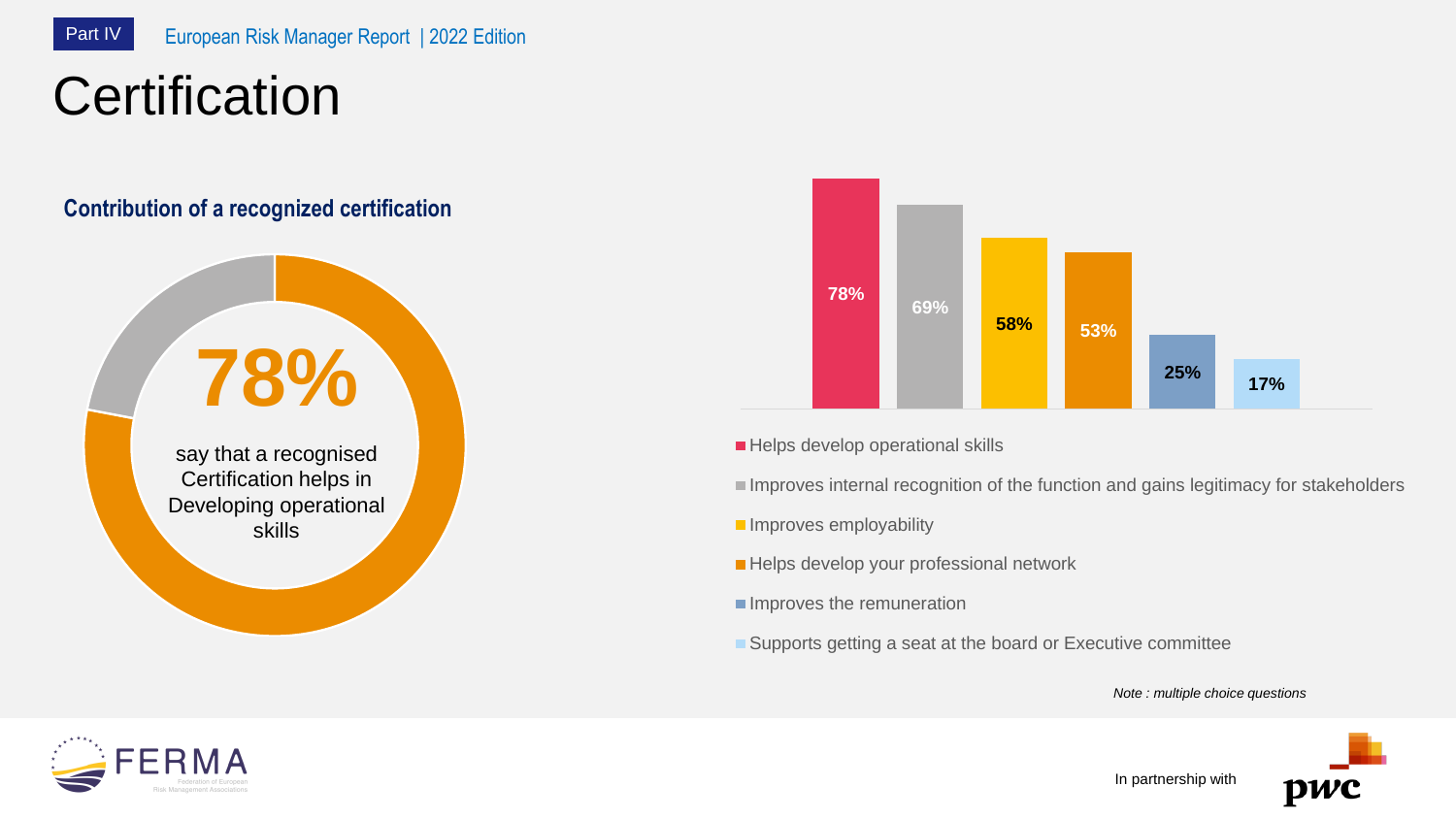European Risk Manager Report 2022



In partnership with



**2**

# Part V The risk manager's presence and interaction within the organisation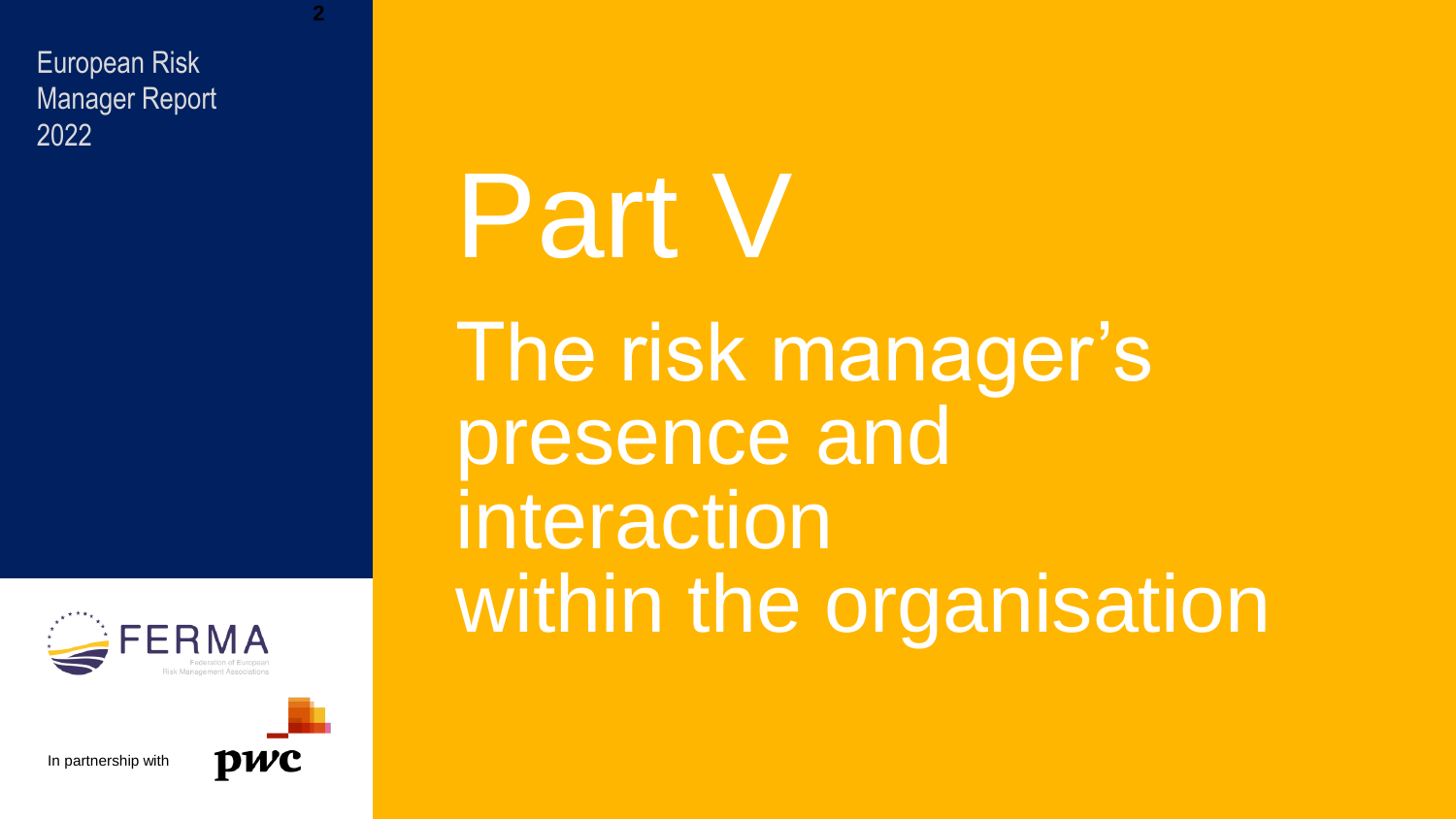### Levels of interaction with the 1<sup>st</sup> line of defence



Occasional collaboration

Recently moved to the Risk Manager's responsibility

Regular, close collaboration based on a clear mandate

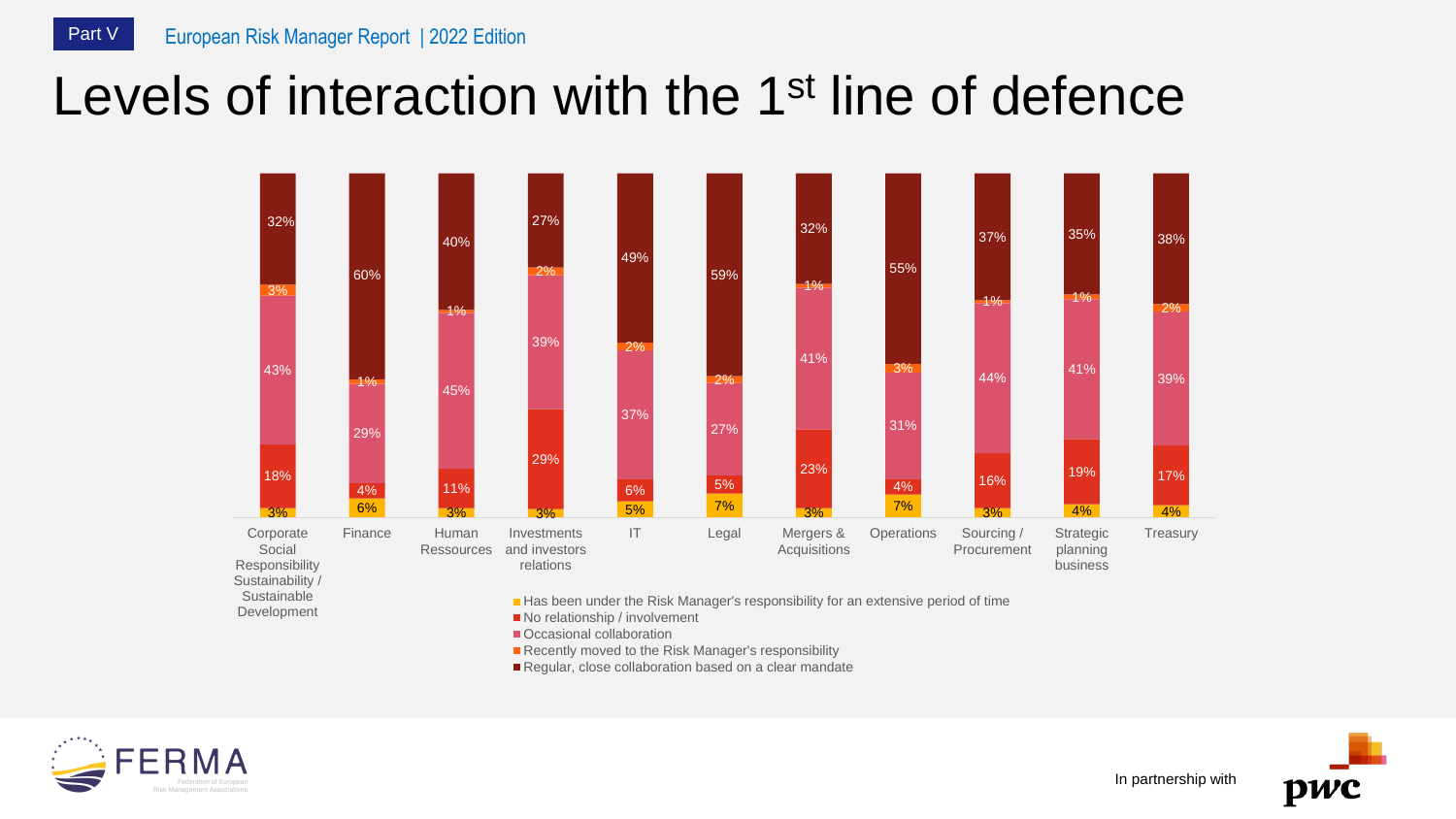### Levels of interaction with the 2<sup>nd</sup> and 3<sup>rd</sup> line of defence





- Recently moved to the Risk Manager's responsibility
- Occasional collaboration
- No relationship / involvement
- Has been under the Risk Manager's responsibility for an extensive period of time



- Regular, close collaboration based on a clear mandate
- Recently moved to the Risk Manager's responsibility

In partnership with

- Occasional collaboration
- No relationship / involvement



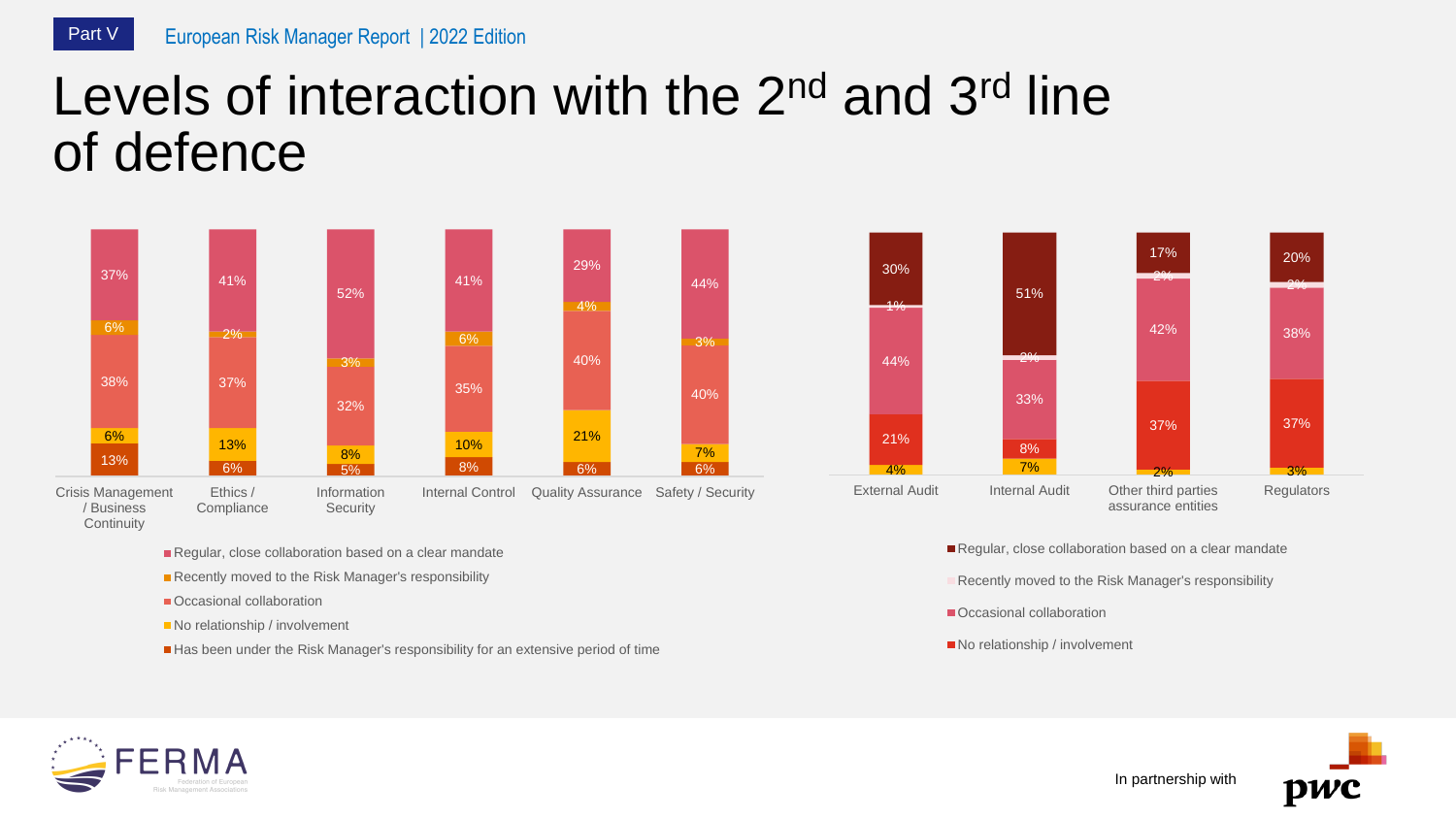### The risk manager's presence at a strategic level of the organisation **ERM managers represented on :**



Contact directly the CEO

■ Contact indirectly the CEO through their superior Do not have any contact with the CEO





### **ERM / IM managers represented on :**





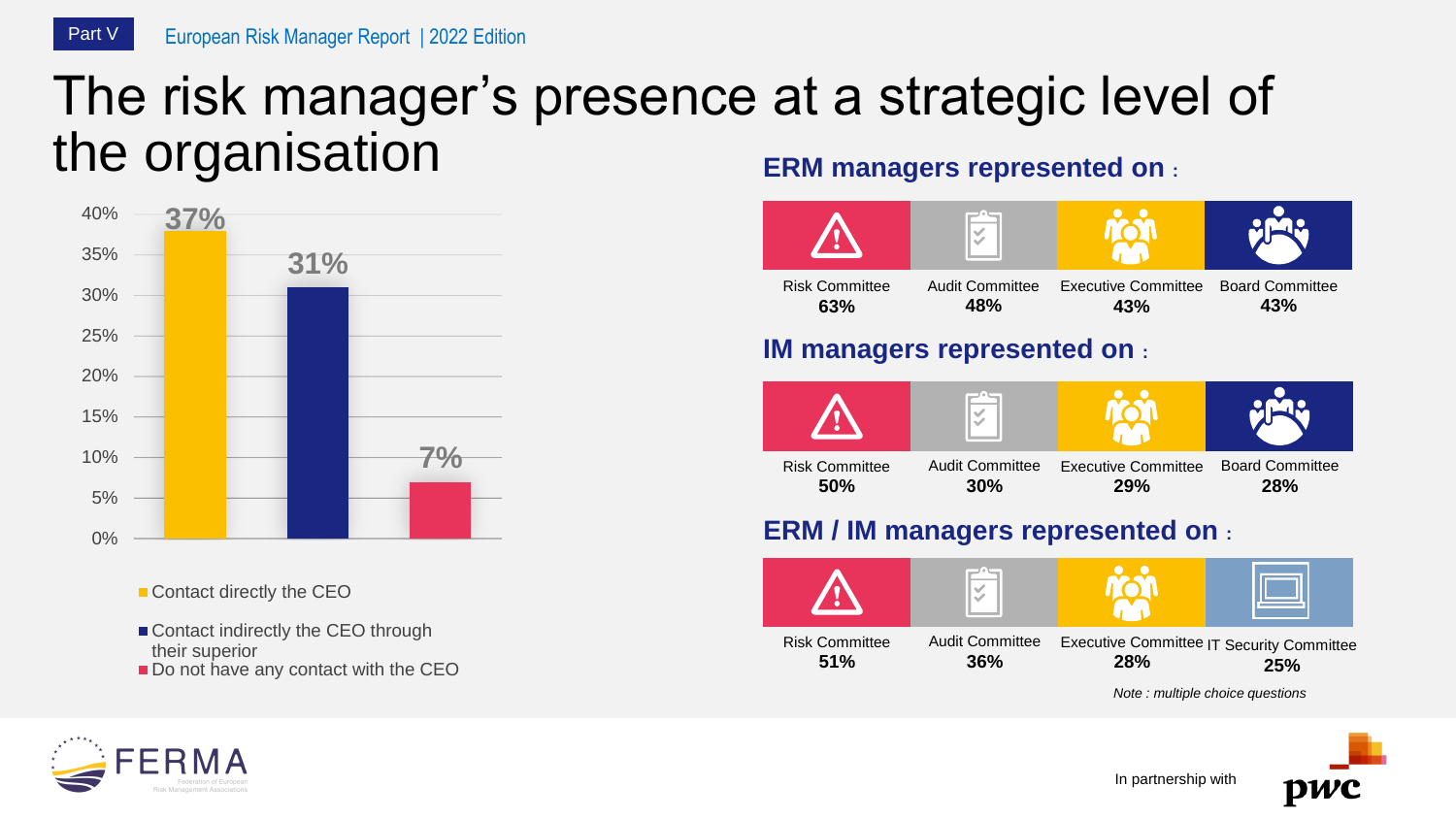### Strategic risk assessment by the risk manager



*Note : multiple choice questions*

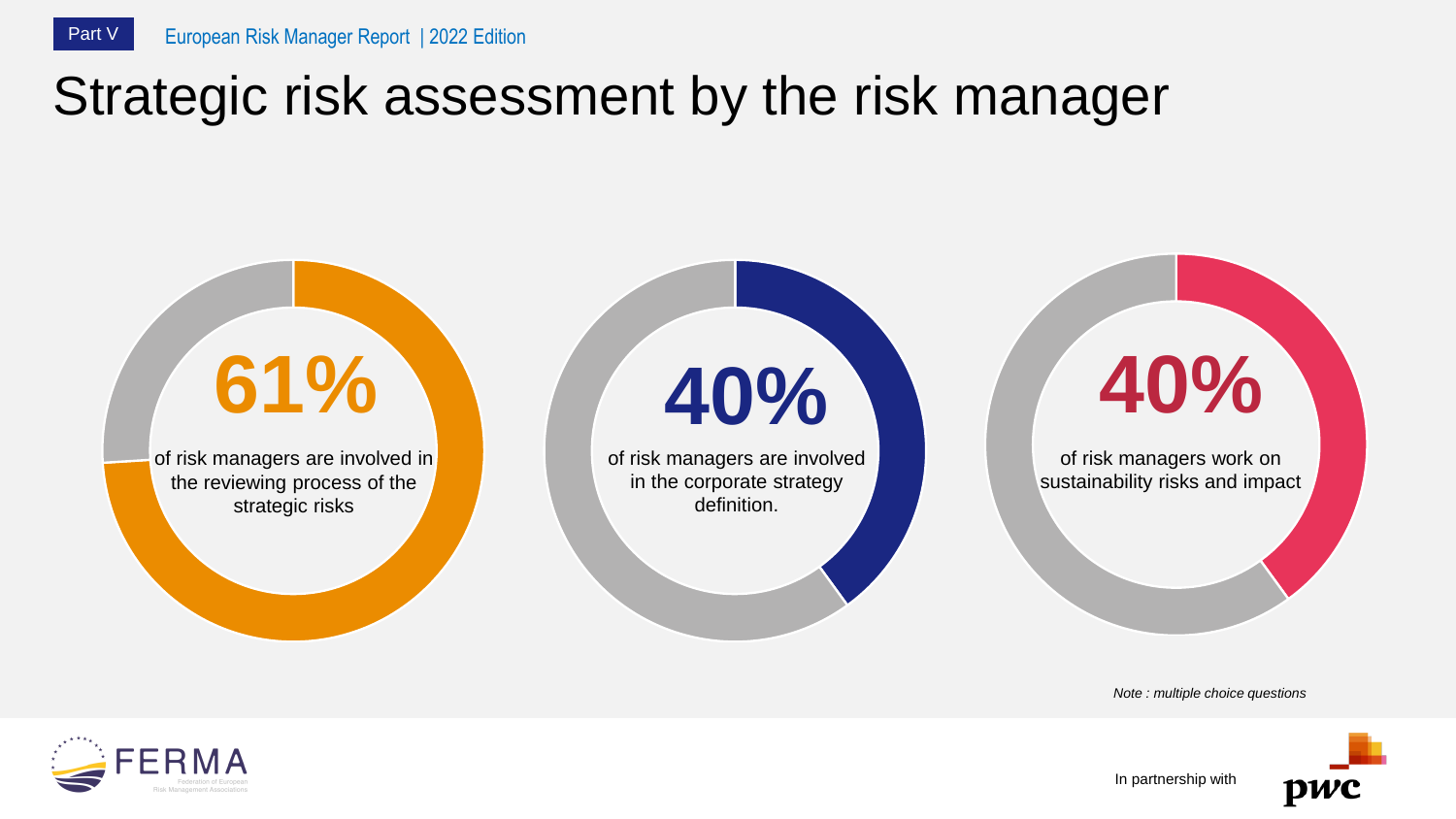European Risk Manager Report 2022

# Appendix



In partnership with

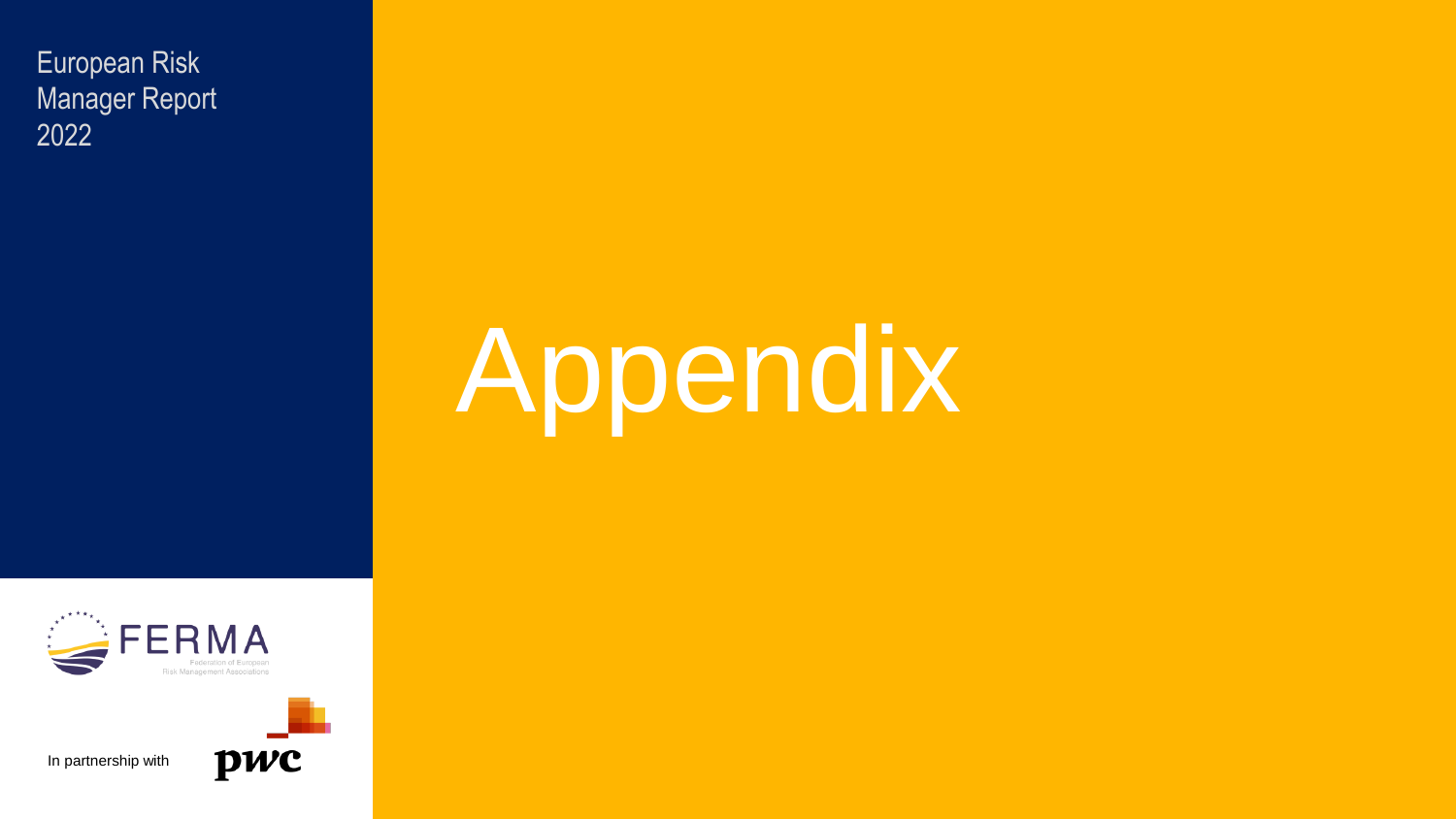# Appendix: Profile

### **Panel of organizations**



### **Part of the organizations FERMA members**





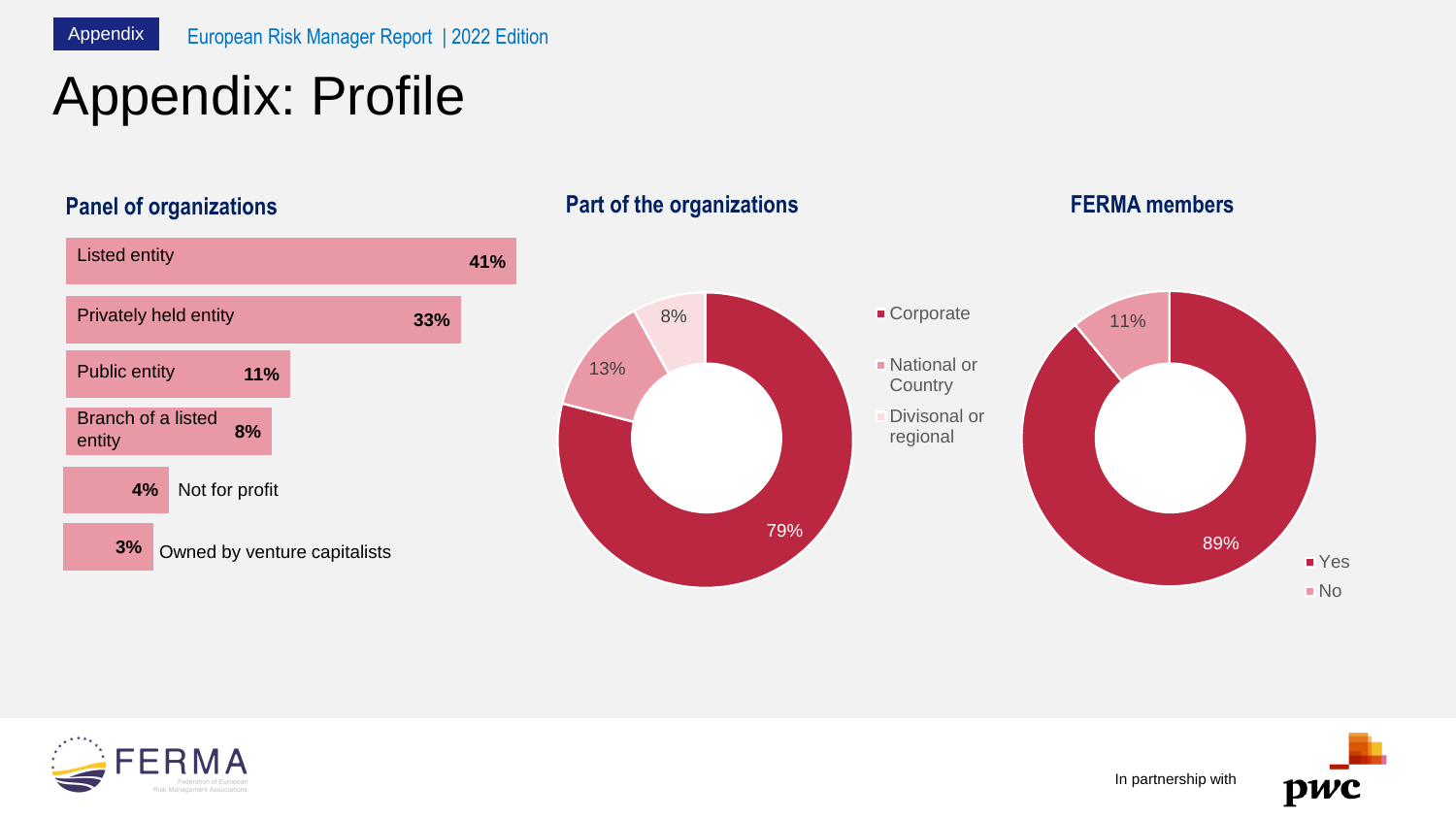# Other responsibilities

**Other responsibilities rather than risk and insurance management**





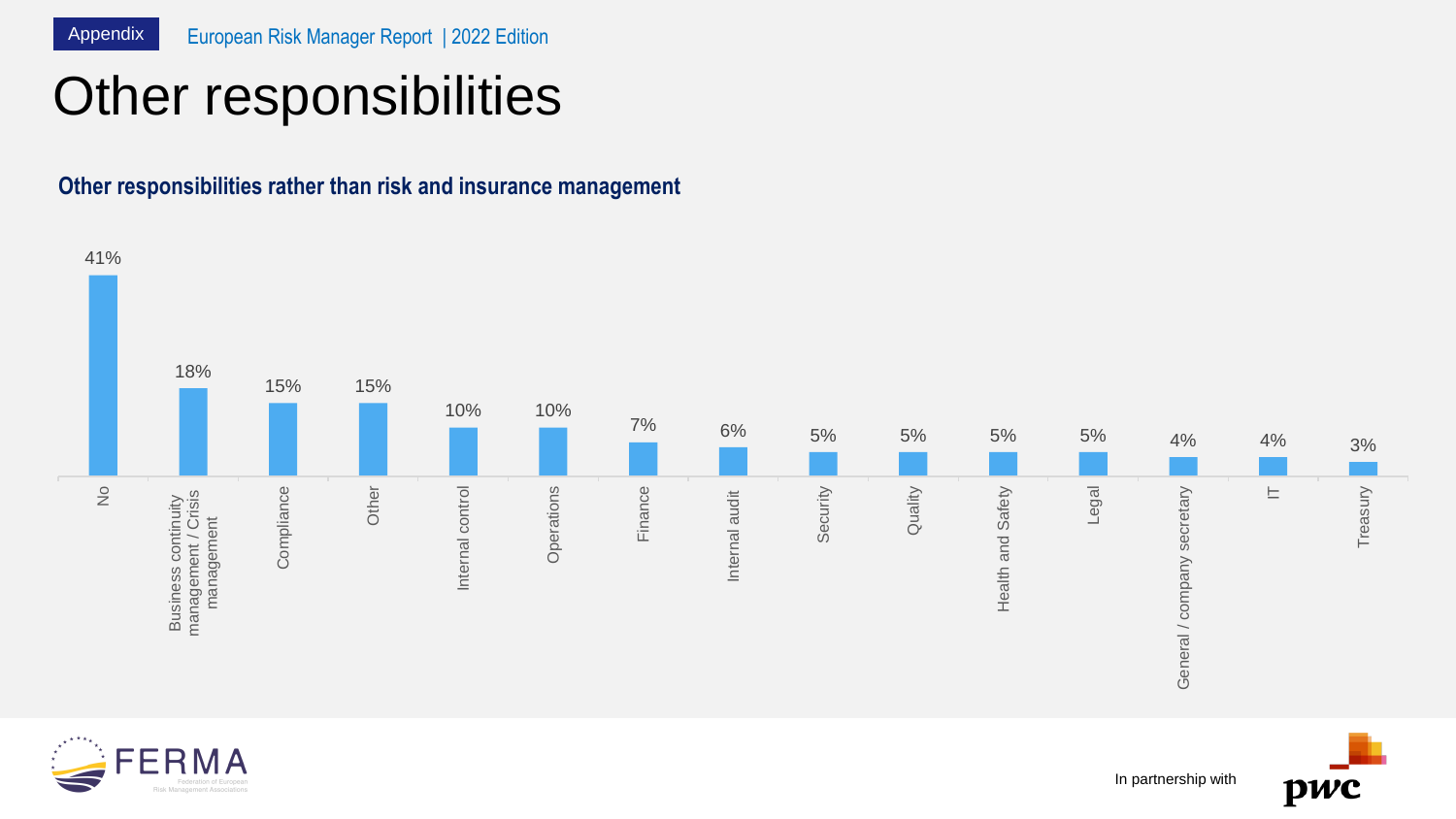# Full time employees for every function

### **Number of FTEs for Insurance Management**



 $\blacksquare$  1 FTE  $\blacksquare$  2 to 3 FTEs  $\blacksquare$  4 to 10 FTEs  $\blacksquare$  More than 10 FTEs

### **Number of FTEs for Enterprise Risk Management**



 $\blacksquare$  1 FTE  $\blacksquare$  2 to 3 FTEs  $\blacksquare$  4 to 10 FTEs  $\blacksquare$  More than 10 FTEs



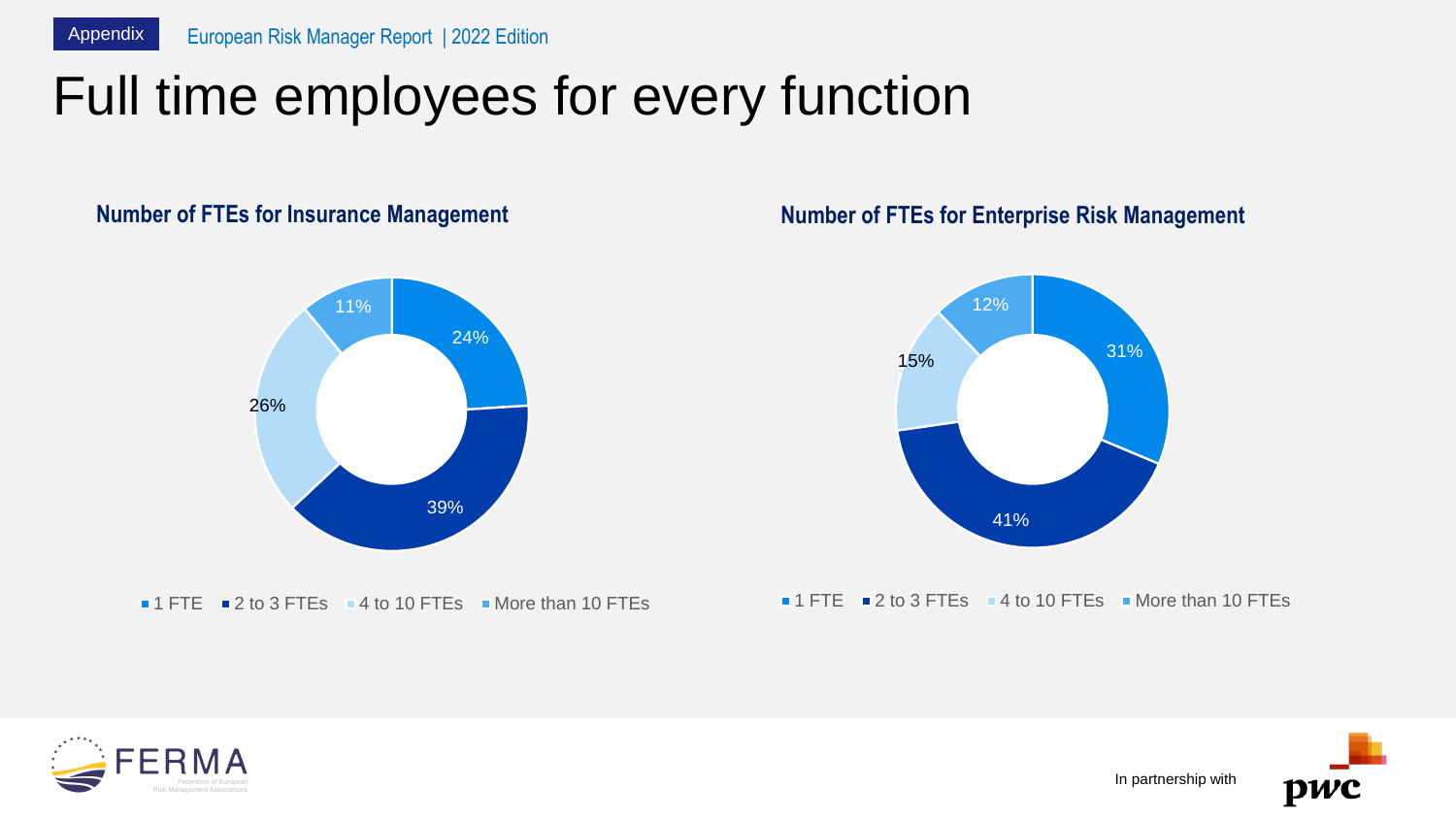# Integration of risk maps

### **Risk mapping techniques**



### **Number of mapping techniques used**



*\*Only 12% of the respondents are in France*

*Note : multiple choice questions*

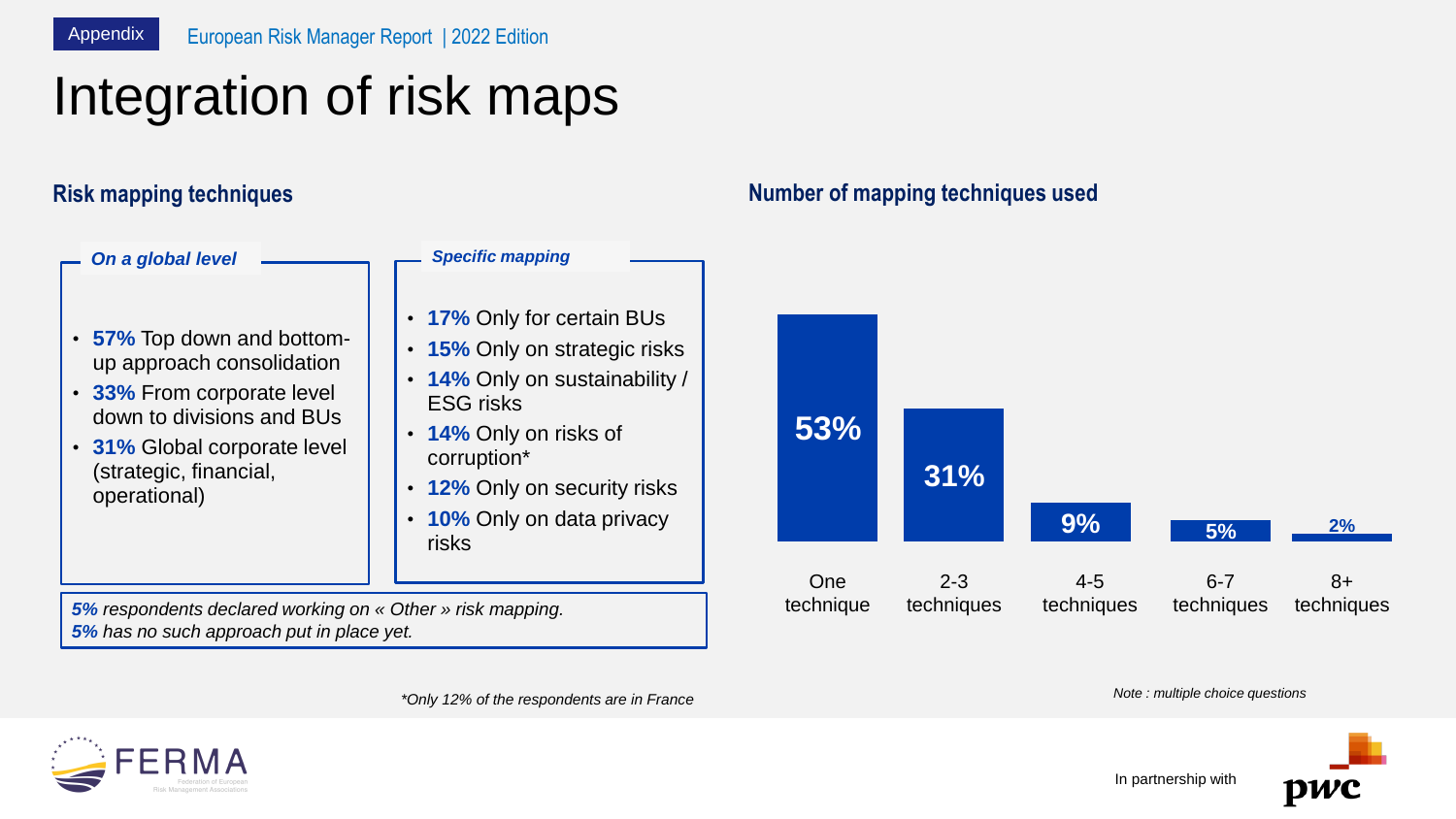# Integration of risks

### **Risk Manager working on risk appetite**

### *90% of the Risk Managers are working on risk appetite.*

Among them:

- **26%** have formalized the risk appetite sponsored by the board
- **18%** have formalized the risk appetite sponsored by top management
- **30%** just started working on it
- **16%** is not formalized

### **Risk committee**

The risk management function takes part in different committees within the organization.

**Top 3 committees** attended:

- **56% Risk committee**
- **39%** Audit committee
- **34% Executive committee**

**How many committees** attended:

- **58%** only one committee
- **39% attend 2 committees**
- **4%** attend 3 committees

**The Risk review in committees are sponsored either at Board or Executive level.**



included **within the audit committee at a board level 26%** audit committee at **18%** risk committee at the **26%** 

**18%**

*5% other*



**dedicated Risk committee at board level**



**doesn't have a risk committee neither at Board or Executive level**



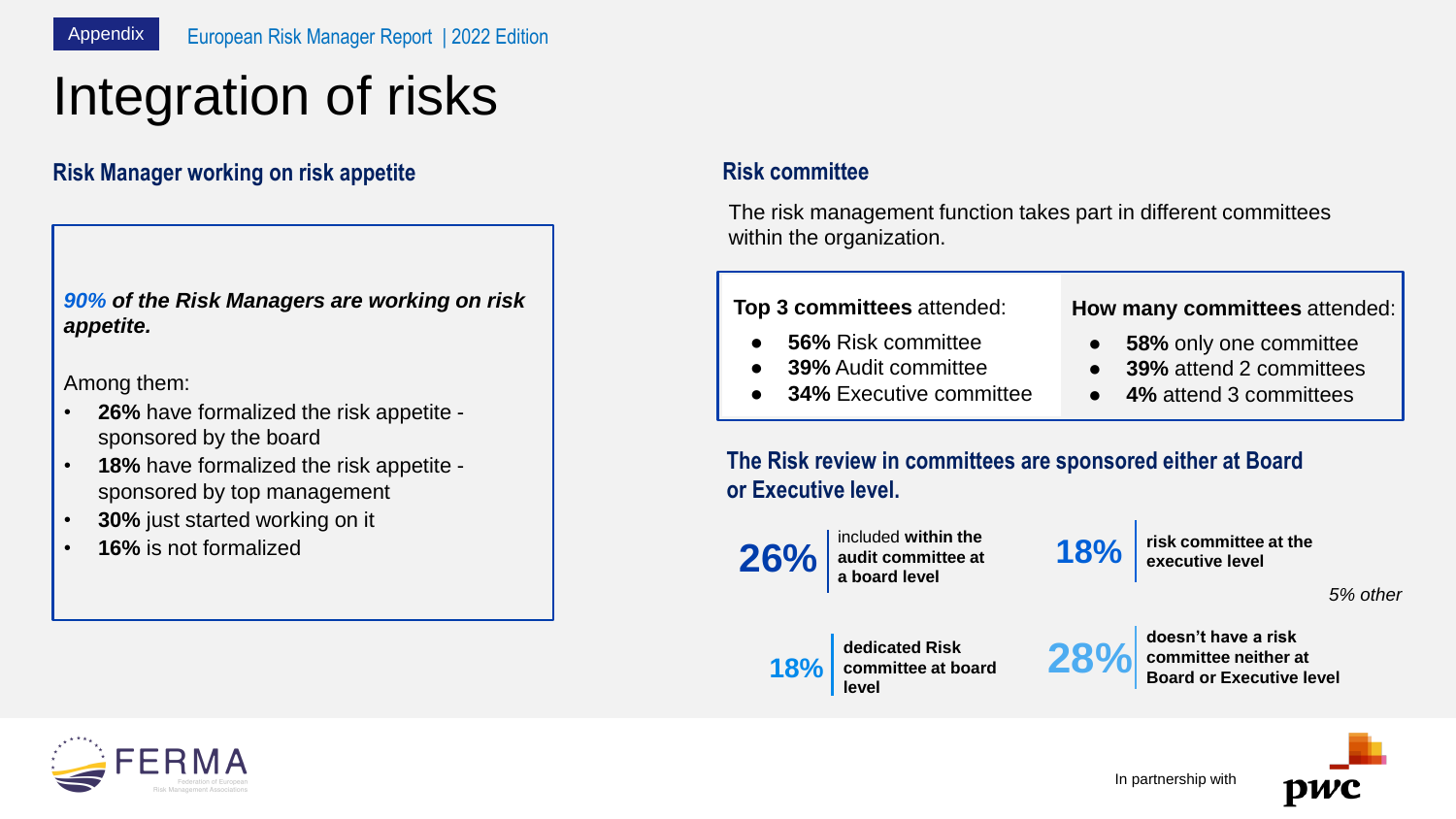### Does each identifies his own risks?





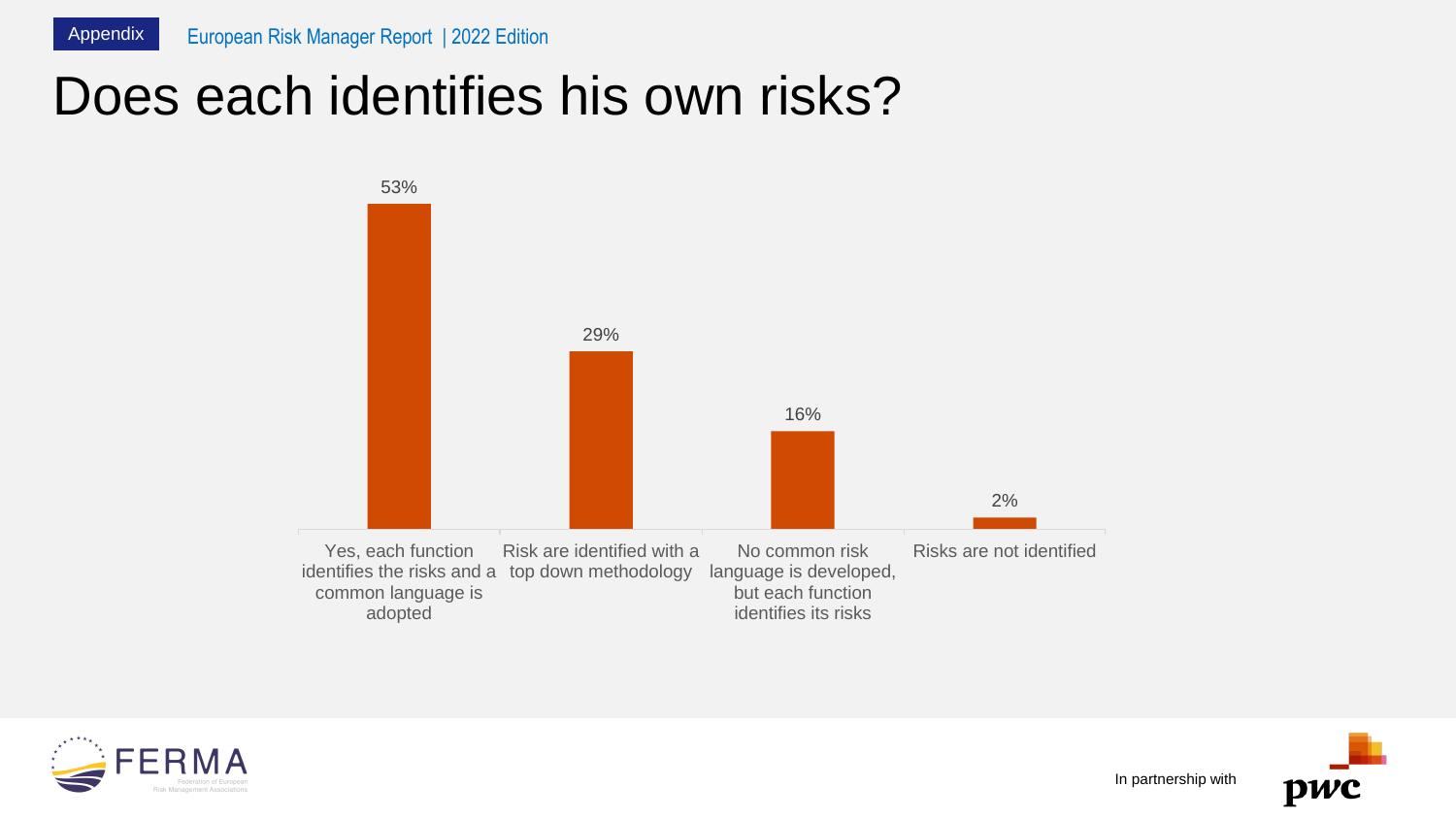## Involvement in corporate strategy



The top 3 of the risk management involvement in corporate strategy is more in line with the **development of the organization** than with **its disruption and development opportunities.** 

### **Involvement** in the corporate strategy **ACCO is the risk management involved** in corporate strategy





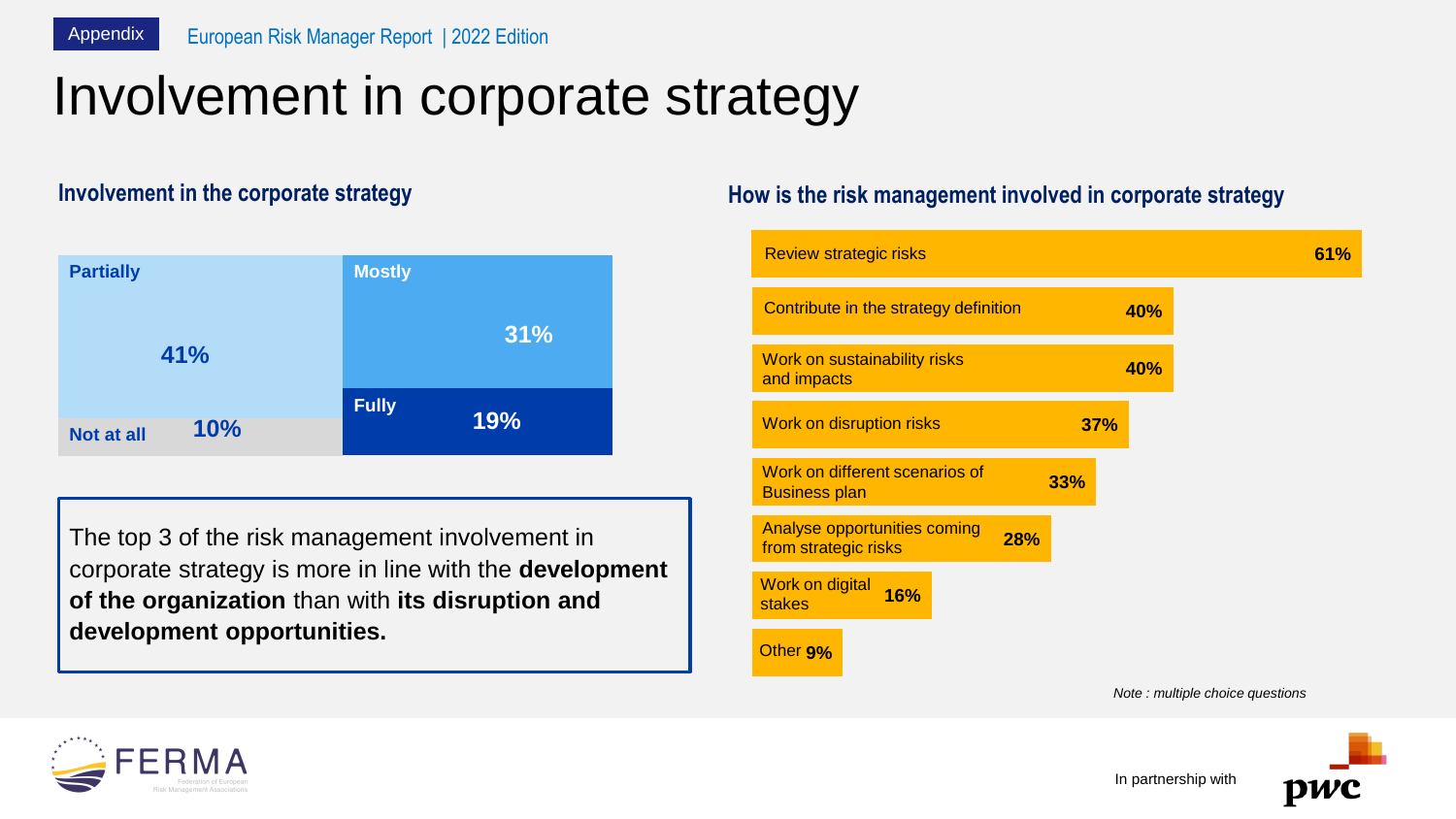### Covid-19 crisis impact on the frequency of risk discussions at board level





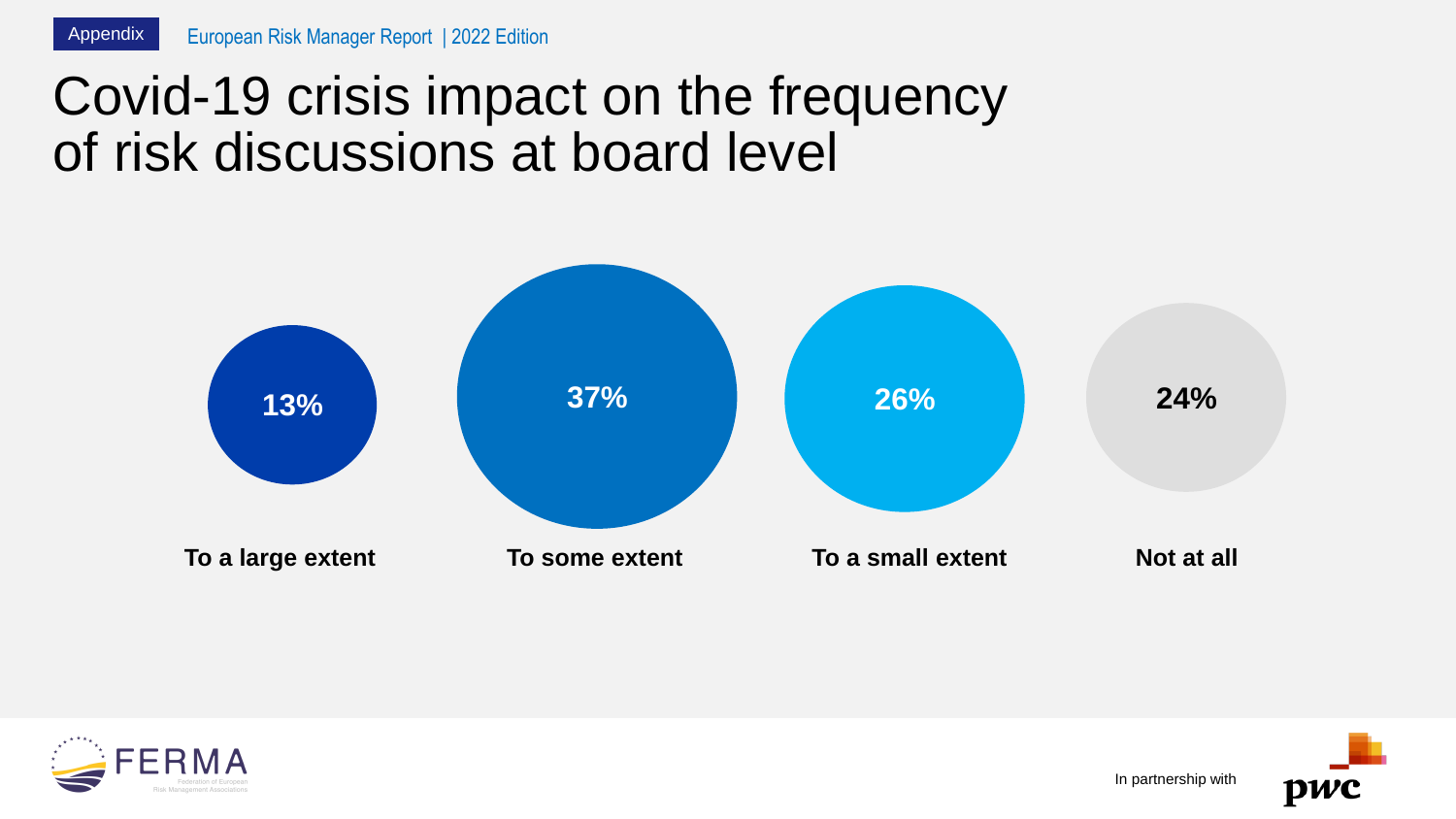## Development of other risk related function



**The Risk Manager is becoming the risk** conductor consolidating the information from other risk related functions to give a clear and comprehensive view to the top management

**There is no impact** 

**The Risk Manager is losing control over** specific areas of risk